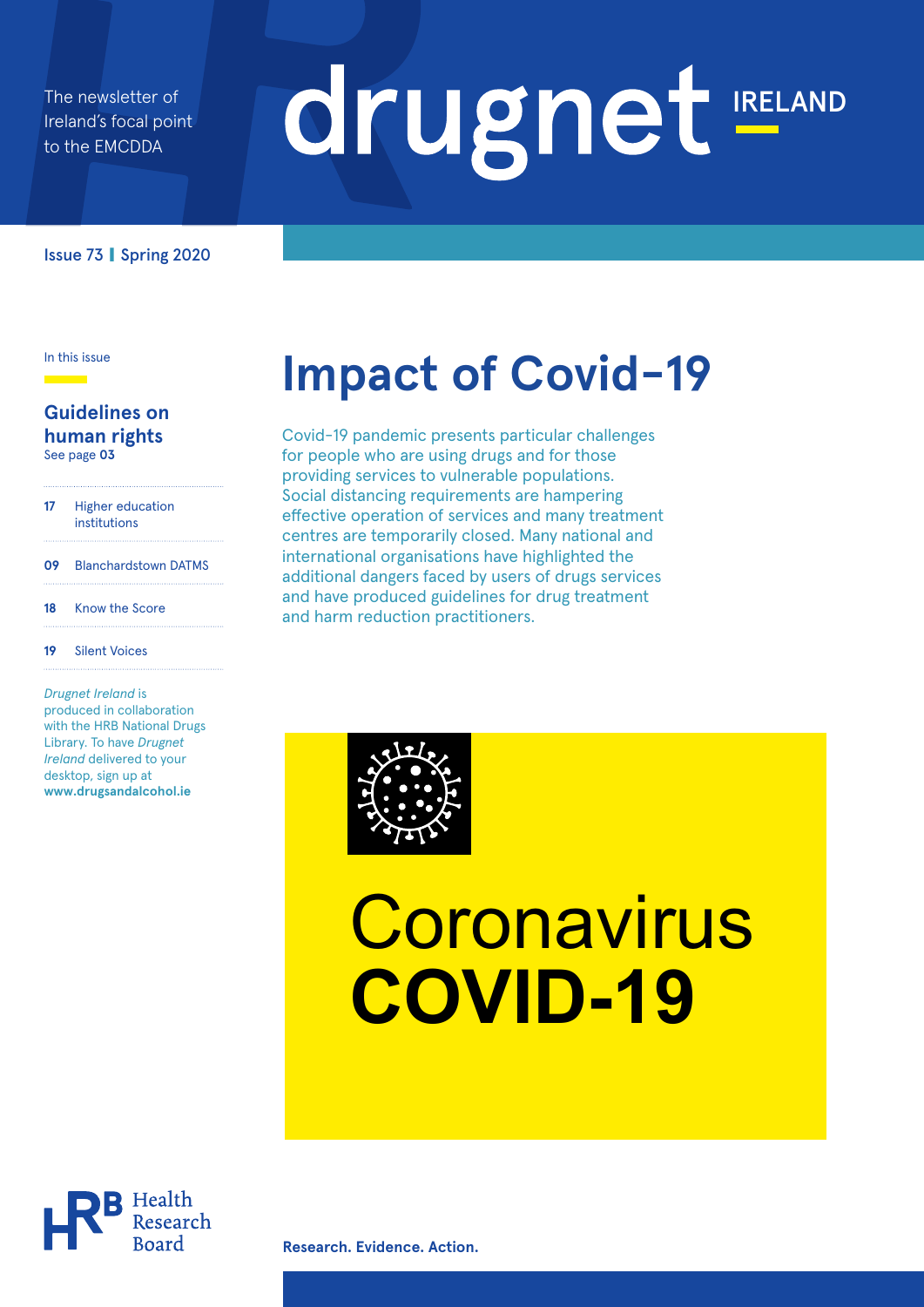### **Contents**

#### **COVER STORY**

| Impact of Covid-19                           |    |
|----------------------------------------------|----|
| <b>POLICY AND LEGISLATION</b>                |    |
| Ireland and the human rights of people       |    |
| who use drugs                                | 03 |
| Guidance on human rights for health          |    |
| and social care services in Ireland          | 05 |
| National LGBTI+ Inclusion Strategy           | 06 |
|                                              |    |
| <b>PREVALENCE AND CURRENT SITUATION</b>      |    |
| Health in Ireland - key trends               | 07 |
| Fatality study of drugs taken in intentional |    |
| overdose in Ireland                          | no |

| overdose in Ireland                             |    |
|-------------------------------------------------|----|
| Blanchardstown Drug and Alcohol Trends          |    |
| <b>Monitoring System</b>                        | 09 |
| Recent legislation                              | 10 |
| Provisional review of road collision fatalities | 13 |
|                                                 |    |

#### RESPONSES

| Twenty-First Annual Service of<br><b>Commemoration and Hope</b><br>Action plan for drug use and higher |    |  |  |  |  |  |
|--------------------------------------------------------------------------------------------------------|----|--|--|--|--|--|
| education institutions                                                                                 |    |  |  |  |  |  |
| Know the Score                                                                                         |    |  |  |  |  |  |
| Silent Voices - manifesto on parental                                                                  |    |  |  |  |  |  |
| alcohol misuse                                                                                         |    |  |  |  |  |  |
| Oral fluid testing for methadone maintenance                                                           |    |  |  |  |  |  |
| patients - accuracy and acceptability                                                                  | 20 |  |  |  |  |  |
| Appropriate prescribing of pregabalin                                                                  | 22 |  |  |  |  |  |
| Risk of drug-related poisoning deaths and<br>all-cause mortality among people who use                  |    |  |  |  |  |  |
| methadone                                                                                              |    |  |  |  |  |  |
| Building community resilience: response to<br>criminal networks in Dublin                              |    |  |  |  |  |  |
| <b>UPDATES</b>                                                                                         |    |  |  |  |  |  |

Recent publications 26 The policy, research, and other documents

covered in this issue of *Drugnet Ireland* have all been retrieved by the HRB National Drugs Library and may be accessed on its website **www.drugsandalcohol.ie**

## **In brief**

**As this issue of** *Drugnet* **Ireland goes to print, we are in the 11th week of the extraordinary measures introduced by the Government in response to the Covid-19 crisis. This global pandemic is affecting most of the world's population in some way. Many have lost loved ones, are ill themselves, or enduring severe difficulties through loss of income. Most of the citizens of scores of countries across the world are largely confined to their own homes and many face the isolation of quarantine. Our healthcare workers and those in essential services face additional threats to their health every day. The gratitude expressed to them and the countless instances of kindness and care since this emergency began are reassuring signs of decency and a sense of community. These will be essential resources as we face the difficult months ahead.**

We are also aware of the further dangers faced by socially excluded groups, already enduring poor health outcomes and having poor access to healthcare services. We know that restrictions in services and in contacts with vulnerable people are exacerbating the everyday life challenges faced by people with substance use problems. People who are homeless and people who use drugs often have multiple comorbidities and early mortality compared with the general population.<sup>1</sup> The older cohort of opioid users are particularly vulnerable because of their high level of pre-existing health problems. There is a high prevalence of chronic obstructive pulmonary disease, asthma, and cardiovascular disease among people who inject drugs and use cocaine. These chronic medical conditions will put clients of drug treatment services at particular risk for serious respiratory illness if they become infected with Covid-19.

These are the marginalised groups most relevant to the concept of inclusion health. This is an approach to health service delivery and research that emphasises the need to arrange healthcare to improve outcomes for the most at-risk groups in society. At a time like this, we also recognise it is not just a social exclusion or human rights issue. The vulnerabilities of one group affect us all, and the current crisis will not pass until all are free from risk. The values that underpin the idea of inclusion health are essential to the idea of public health.

This is also a time in which we are keenly aware of the importance of accurate, scientifically based, and credible information. Evidence must be communicated freely and clearly so that all citizens can play their part in responding to the crisis. International health institutions, monitoring agencies, and nongovernmental organisations have produced guidelines, assessments of the situation, and advice that will prove valuable to all those who provide services to those most at risk of harm from drug use. These organisations have been enabled to produce these resources because they draw on a solid base of knowledge created by epidemiologists, treatment specialists, and others in the health, social science, and policy fields.<sup>2</sup> Using this evidence effectively will be essential to achieving good outcomes for our most marginalised citizens in the days and weeks ahead.

- 1 Ní Cheallaigh C, Cullivan S, Sears J, *et al.* (2017) Usage of unscheduled hospital care by homeless individuals in Dublin, Ireland: a cross-sectional study. *BMJ Open*, 7(11). https://www.drugsandalcohol.ie/28307/
- 2 The National Drugs Library has combined all the Covid-19-related material in its repository and made these available through a special link on the homepage of the library website. https://www.drugsandalcohol.ie/31779/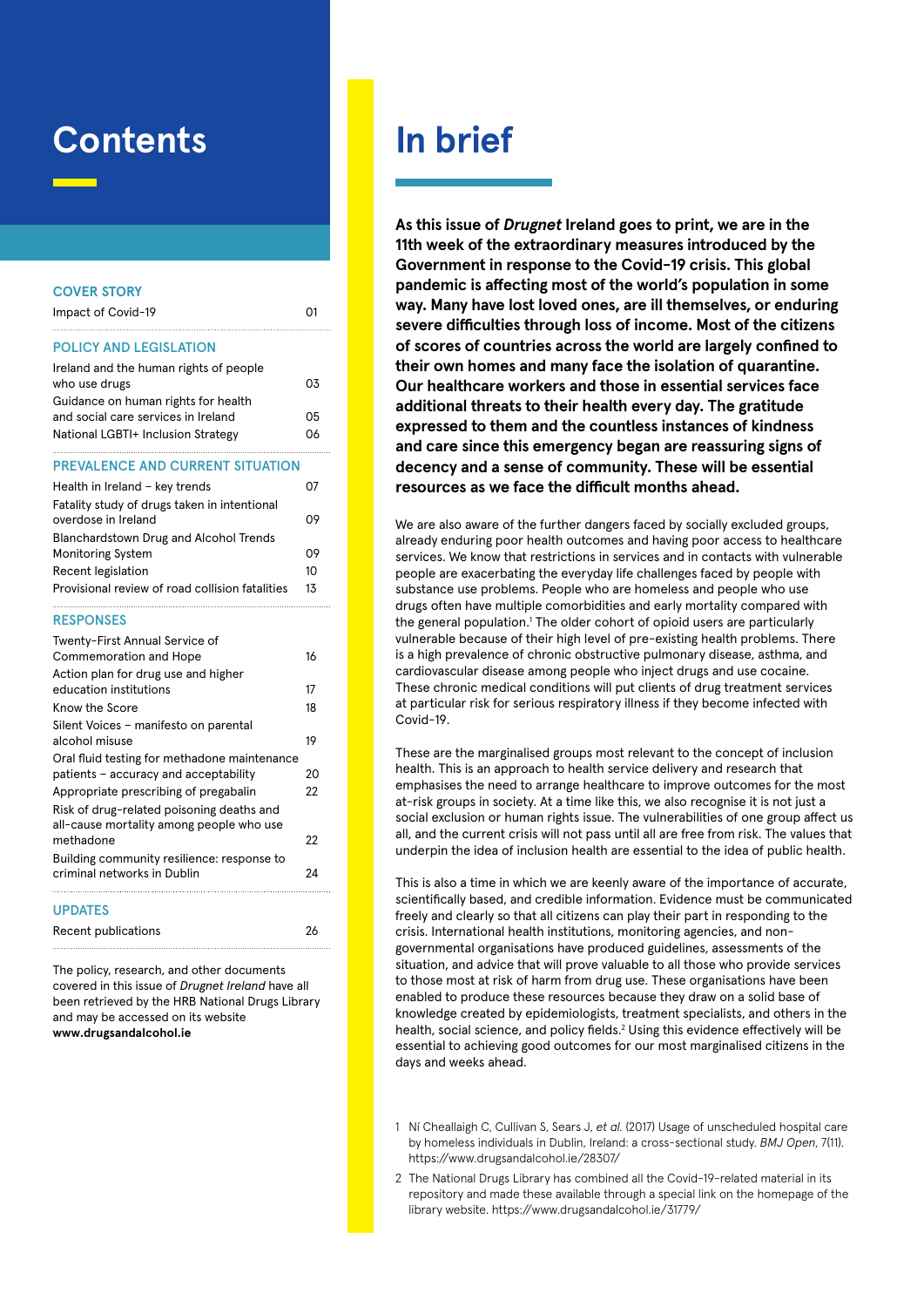### Impact of Covid-19 continued

Services have recognised that they have to adapt frontline services very quickly to prioritise and support the public health response to Covid-19. Tony Duffin, CEO of Ana Liffey Drug Project, which provides low threshold harm reduction support in Dublin and Limerick, explains:

*We closed our drop-in services and stopped all group work as we could not maintain a safe physical distance for clients and staff. We focussed our efforts on working on outreach in the streets explaining Covid-19, providing our Needle & Syringe Programme and explaining how to stay safe on both counts. In the very early days of the Covid-19 crisis many of the people we met on outreach simply did not know about Covid-19, i.e. no knowledge of the latest advice, what the restrictions were or how the service provision landscape had changed. Our team spent a lot of time explaining the situation, supporting people around their fears & frustrations and getting them linked into treatment and housing options.*<sup>1</sup>

The Health Service Executive (HSE) has published guidelines for general practitioners and pharmacies providing services in regard to people who are at greater risk at this time.<sup>2</sup> These include those who have not yet commenced opiate substitution treatment; those who are homeless or in insecure accommodation; those at risk of overdose having acquired a greater than usual amount of drugs; or those who are using drugs alone. There are also increased risks from polydrug use, including alcohol and non-prescription medications, and practitioners have particular concerns in regard to failures to attend a prescriber or pharmacy as planned.

#### POLICY AND LEGISLATION

. . . . . . . . . . . . . . . . . .

# **Ireland and the human rights of people who use drugs**

The Ana Liffey Drug Project (ALDP) has published a report, *Ireland and the human rights of people who use drugs*, 1 that discusses the Government's proposed health diversion approach (HDA) to the possession of drugs for personal use within the context of human rights.

#### **Irish policy context**

Ireland's current national drugs strategy reflects a more human rights-based approach than previous strategies.<sup>2</sup> While human rights are only specifically mentioned once in the document, features that indicate a strategy aligned with human rights include:

- **•** It takes a health-led approach to drug use.
- **•** It is underpinned by the values of compassion, respect, equity, inclusion, partnership, and evidence-informed.
- **•** It incorporates human rights in some elements; for example,

The HSE guidelines suggest how the assessment process for potential opiate substitution treatment clients can be shortened and how assessments, clinical reviews, and prescription management can if necessary be undertaken remotely. Assistance for those who present with benzodiazepine or alcohol withdrawal symptoms is also covered. The guidelines also provide advice on what factors should be considered when doctors are making choices about medication and administration of naloxone, a drug that reverses the effects of opioid overdose. Merchants Quay Ireland, which manages low threshold services, are running brief sessions in its Dublin city centre premises, providing instructions on how to administer naloxone.

It will be some time before the full impact of the global pandemic on people who use drugs will be fully known. It is important that we create a detailed picture of the changes in patterns of drug use and an understanding of how people are managing with reduced services. This population will have had to face a very distressing situation and threats to their physical and mental health. Our understanding of this will help to ensure that this population receives the attention it needs when preventive measures, such as vaccination programmes, are being put in place to avoid a recurrence of the Covid-19 catastrophe.

#### **Brian Galvin**

- 1 The Amsterdam-based Correlation network has compiled accounts from harm reduction services in many parts of Europe, including one provided by the Ana Liffey Drug Project. Available online at: https://www.correlation-net.org/sharing-experiences/
- 2 Health Service Executive (2020) *Guidance on contingency planning for people who use drugs and COVID-19*. Dublin: Health Service Executive. https://www.drugsandalcohol.ie/31804/

introducing supervised injecting facilities and exploring approaches to the possession of small quantities of drugs.

The ALDP report is specifically focused on this last element – responses to the possession of drugs for personal use. On 2 August 2019, the Government announced the launch of the HDA to the possession of drugs for personal use. This approach offers alternatives to criminal prosecutions for the first two instances in which people are found in possession of drugs for personal use. Essentially, the action taken by An Garda Síochána (AGS) will depend on the number of times an individual has been caught in possession.

- **•** On the first occasion, AGS will refer them, on a mandatory basis, to the Health Service Executive for a health screening and brief intervention.
- **•** On the second occasion, AGS will have the discretion to issue an adult caution.
- **•** On the third or any subsequent occasion, AGS will revert to dealing with the person in line with Section 3 of the Misuse of Drugs Act 1977, under which they could receive a criminal conviction and custodial sentence.

#### **Aim of report**

The exact detail of the HDA and how it will be implemented are topics currently under consideration by a governmental working group. The ALDP report aims to inform these considerations and to urge a rethinking of the proposed approach. It reflects on the HDA within the context of Ireland's national and international human rights commitments and related literature.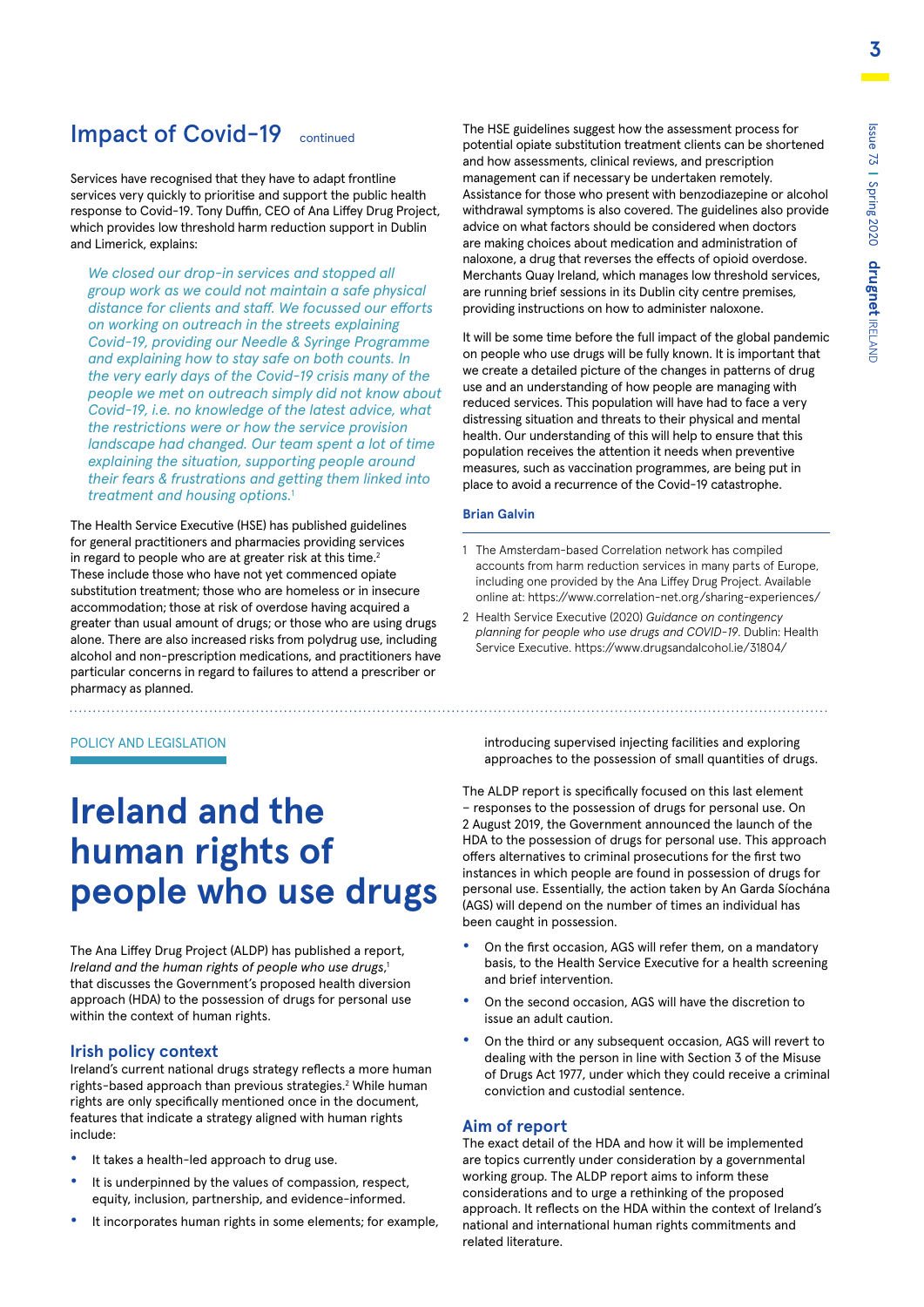### Human rights of people who use drugs continued

#### **Human rights**

The report identifies three areas of human rights which it maintains are compromised by the ongoing criminalisation of possession for personal use:

- **1** The right to health criminalisation creates barriers to accessing health services, for example.
- **2** The prohibition of discrimination criminalisation validates and compounds the discrimination experienced by users in the workplace and their communities, for example.
- **3** The right to privacy the right to privacy should include the right to use a drug in the privacy of one's home, for example.

Under each of these areas, the authors cite international literature that highlights the often contradictory position of drug control laws versus health-based policy positions. For example, the 'inherent conflict between the right to health in the context of the UN human rights treaties on the one hand, and the implementation of the UN drug control regime on the other hand' (p. 8).

#### **Proportionality**

Proportionality is a general principle in criminal law which focuses on the idea that the severity of a punishment should reflect the gravity of the crime. In the context of human rights, it is recognised that individual rights may sometimes need to be restricted by policy or law to maintain a 'larger or more important imperative – such as national security' (p. 13). The report argues that in this context the HDA is not a proportionate policy response. First, it will make attendance at a health assessment mandatory – a response described as 'coercive' and in contrast to policy responses to all other health issues. More broadly, the criminalisation of possession itself is seen to lack proportionality. The authors argue that 'there is no reliable "greater good" argument …. criminalisation of simple possession does not deter people from using drugs in any meaningful or consistent way' (p. 13).

The lack of proportionality is seen to be reinforced when considering the negative impacts of criminalisation for the user. For example, the long-term negative consequences on a person's housing and employment opportunities. The report cites the Global Commission on Drug Policy:

*Punitive drug law enforcement is predicated on the idea that criminalization serves as a deterrent. Notwithstanding its popularity, this theory is not supported by evidence. Instead, research indicates that criminalizing drug users actually worsens drugrelated problems.3*

#### **Irish Human Rights and Equality Commission Act 2014**

In 2014, Ireland became the first European Union member state to introduce legislation that combines equality *and* human rights as a 'public sector duty'. This public sector duty requires public bodies to take proactive steps to promote equality, protect human rights, and fight discrimination in relation to their functions and powers.<sup>4</sup> Section 42 of the Irish Human Rights and Equality Commission Act 2014 (IHREC) states:5

- *(1) A public body shall, in the performance of its functions, have regard to the need to:*
	- *(a) eliminate discrimination,*
	- *(b) promote equality of opportunity and treatment of its staff and the persons to whom it provides services, and*
	- *(c) protect the human rights of its members, staff and the persons to whom it provides services.*

ALDP concludes that the HDA will not be supportive of the public bodies responsible for executing the policy in also fulfilling their statutory obligations under the above elements of the IHREC Act 2014.

#### **Conclusions**

Overall, the report is critical of the HDA and argues that it is not compatible with a human rights-based approach to policy. At its core, the report argues that the proposed HDA will continue to marginalise and stigmatise those experiencing the most harm through their substance use – the most habitual users would be at the most risk of being criminalised for possession on the third or any subsequent occasion. It is therefore seen by ALDP as being contradictory to Ireland's national drugs strategy; while drug use is seen as a health issue in the strategy, the HDA will perpetuate the criminalisation of users. Furthermore, they see it as unsupportive of the public bodies' obligations under Section 42 of the IHREC Act 2014.

#### **Lucy Dillon**

- 1 Scharwey M, Keane M and Duffin T (2019) *Ireland and the human rights of people who use drugs*. Dublin: Ana Liffey Drug Project. https://www.drugsandalcohol.ie/31427/
- 2 Department of Health (2017) *Reducing harm, supporting recovery: a health-led response to drug and alcohol use in Ireland 2017–2025*. Dublin: Department of Health. <http://www.drugsandalcohol.ie/27603/>
- 3 Global Commission on Drug Policy (2014) *Taking control: pathways to drug policies that work* Geneva: Global Commission on Drug Policy. https://www.drugsandalcohol.ie/22611/
- 4 Equality and Rights Alliance (2015) *A new public sector: equality and human rights duty*. Dublin: Equality and Rights Alliance. [http://www.eracampaign.org/uploads/A%20New%20Public%20](http://www.eracampaign.org/uploads/A%20New%20Public%20Sector%20Duty%20March%202015.pdf) [Sector%20Duty%20March%202015.pdf](http://www.eracampaign.org/uploads/A%20New%20Public%20Sector%20Duty%20March%202015.pdf)
- 5 Irish Human Rights and Equality Commission Act 2014. Available online at:
	- http://www.irishstatutebook.ie/eli/2014/act/25/enacted/en/html

**4**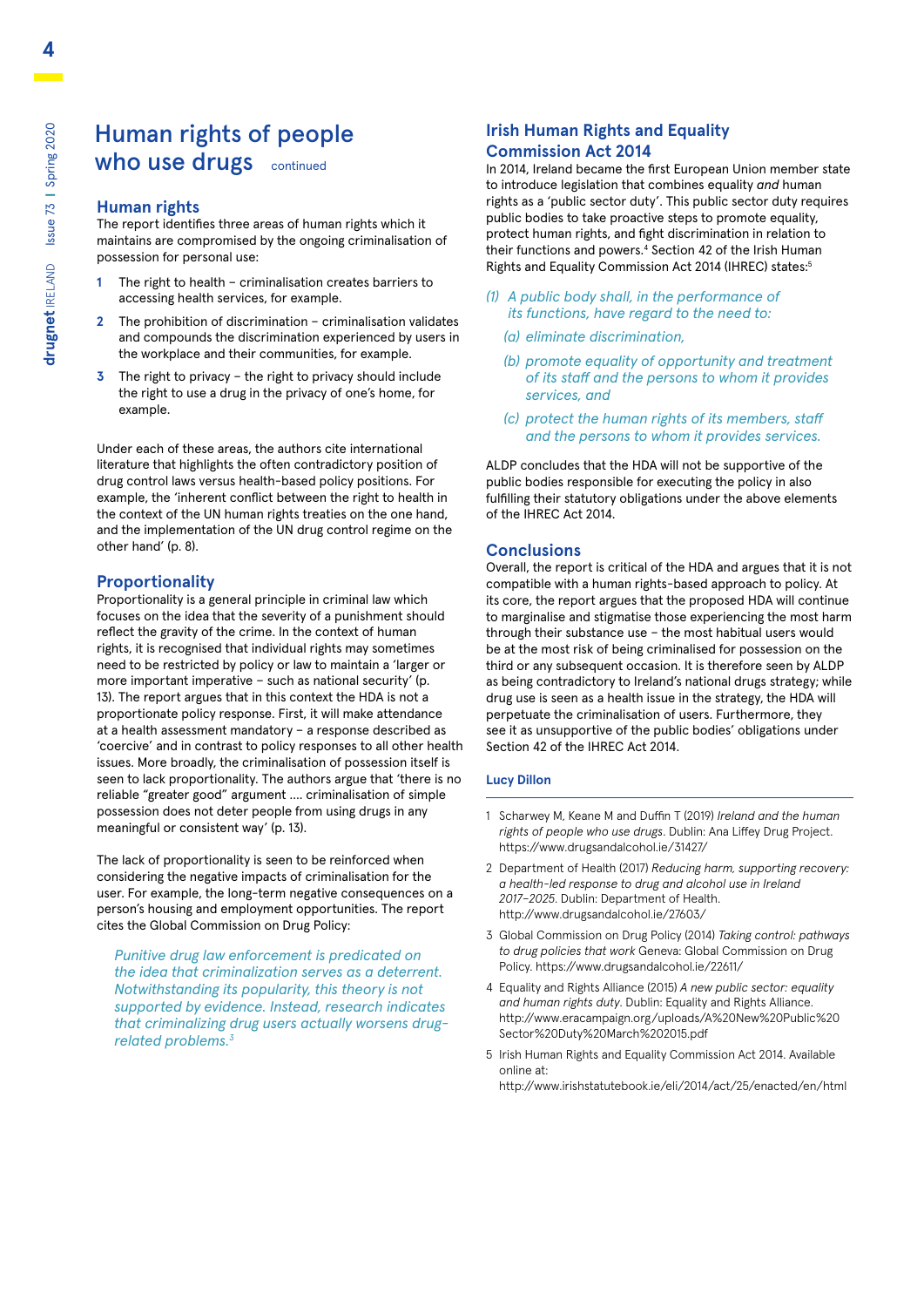# **Guidance on human rights for health and social care services in Ireland**

On 13 November 2019, the Health Information and Quality Authority (HIQA), in conjunction with Safeguarding Ireland, published *Guidance on a human rights-based approach in health*  and social care services.<sup>1</sup> Its overall purpose is to 'promote a human rights-based approach to care and support for adults in health and social care services' (p. 4),<sup>1</sup> including those working in the addiction services. Taking a human rights-based approach to the delivery of care services is a requirement of public body staff and organisations under the Irish Human Rights and Equality Commission Act 2014, where Section 42 of the Act created a 'public sector duty' that requires public bodies to take proactive steps to promote equality, protect human rights, and fight discrimination in relation to their functions and powers.<sup>2</sup> However, practitioners experienced difficulties with translating the principles of human rights into their day-to-day practice and service delivery. HIQA's guidance aims to bridge that gap.

#### **Guidance structure**

The guidance was developed based on a review of national and international best practice and through consultation with stakeholders. It provides an overview of what human rights are and how they apply to those working in health and social care services. The main body of the report is structured around a set of five principles, under each of which is the relevant human rightsrelated legislation, examples of how service providers can support and promote the principle in their work, and illustrations provided through the use of case studies. While service providers are the primary audience for the guidance, HIQA suggests that it should also be of value to service users by building their understanding of what to expect from any service grounded in a human rightsbased approach.

#### **FREDA principles**

Based on their review of international best practice, the authors chose to structure the guidance around a set of principles associated with human rights. They use the FREDA principles, which they describe as 'an internationally recognised framework through which human rights can be considered' (p. 11).<sup>1</sup> The five principles as laid out in the guidance are: fairness, respect, equality, dignity, and autonomy (FREDA).

- **• Fairness** means ensuring that when a decision is made with a service user about their care and support that the person is at the centre of the decision-making process.
- **• Respect** is the objective, unbiased consideration and regard for the rights, values, beliefs, and property of other people. It applies to the person as well as to their value system.
- **• Equality** means people having equal opportunities and being treated no less favourably than other people on the grounds set out in legislation. In an Irish context, these grounds are: age; civil status; disability; family status; gender; membership of the Traveller community; race; colour or nationality; religion or sexual orientation.
- **• Dignity** means treating people with compassion and in a way that values them as human beings and supports their self-respect, even if their wishes are not known at the time.
- **• Autonomy** is the ability of a person to direct how they live on a day-to-day basis according to personal values, beliefs, and preferences. In a health and social care setting, autonomy involves the service user making informed decisions about their care, support, or treatment.

#### **Conclusion**

The HIQA guidance sets out to support organisations and staff by translating human rights theory into practice and therefore supporting them in complying with their public sector equality and human rights duty.<sup>2</sup> While the case studies and illustrations used in the guidance are not specifically in the area of addiction services, the principles should be transferable to any health and social care service.

#### **Lucy Dillon**

- 1 Health Information and Quality Authority (HIQA) (2019) *Guidance on a human rights-based approach in health and social care services.* Dublin: HIQA. https://www.drugsandalcohol.ie/31418/
- 2 Section 42 of the Irish Human Rights and Equality Commission Act 2014 states: '(1) A public body shall, in the performance of its functions, have regard to the need to: (a) eliminate discrimination, (b) promote equality of opportunity and treatment of its staff and the persons to whom it provides services, and (c) protect the human rights of its members, staff and the persons to whom it provides services'. Irish Human Rights and Equality Commission Act 2014. Available online at:

<http://www.irishstatutebook.ie/eli/2014/act/25/enacted/en/html>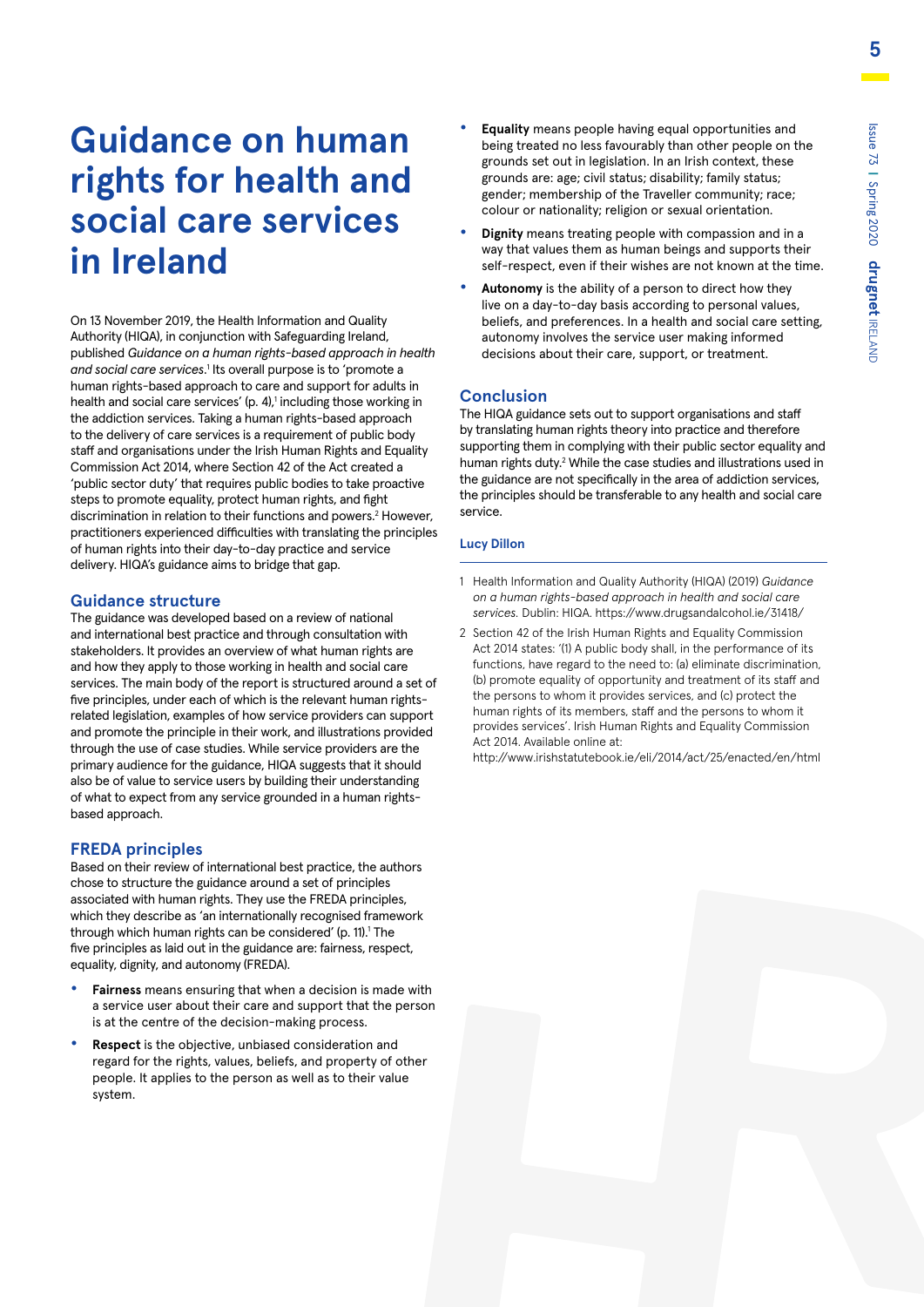# **National LGBTI+ Inclusion Strategy**

In November 2019, the Department of Justice and Equality published the National LGBTI+ Inclusion Strategy 2019-2021.<sup>1</sup> As with the National LGBTI+ Youth Strategy 2018–2020,<sup>2</sup> the new strategy aims to provide a strategic framework for 'identifying and addressing issues which may prevent LGBTI+ people from enjoying full equality in practice in Irish society' (p. 3).<sup>1</sup> The strategy provides a structure in which:

- **•** LGBTI+ groups can identify issues that persist in creating an environment of inequality.
- **•** Government, public agencies, business groups, employer and employee representatives, and civil society can work together to resolve these issues.

It is structured around four thematic pillars, under each of which are a set of outcomes to be achieved and a set of associated actions.

#### **Vision and mission**

**Vision:** A safe, fair and inclusive Ireland where people are supported to flourish and to live inclusive, healthy, and fulfilling lives, whatever their sexual orientation, gender identity or expression, or sex characteristics.

**Mission:** To promote inclusion, protect rights, and to improve quality of life and wellbeing for LGBTI+ people enabling them to participate fully in Ireland's social, economic, cultural, and political life.

#### **Thematic pillars**

The four thematic pillars are based on stakeholder consultation about what issues LGBTI+ people in Ireland were facing.

**Visible and included:** This pillar focuses on the need for increased visibility and non-stereotypical representation of LGBTI+ identities, which would support long-term attitudinal change. Among the eight outcomes identified under this pillar were: LGBTI+ people are positively visible across all sectors of society; Irish workplaces are inclusive of LGBTI+ people and support them in bringing their 'authentic selves' to work; and better information is available on the population and needs of LGBTI+ people in Ireland to support the development of effective policy.

**Treated equally:** This pillar has at its core legislative change and awareness raising to ensure that LGBTI+ people are treated equally. Among the five outcomes to be achieved are: LGBTI+ people are aware of the supports and redress mechanisms available to them where discrimination has occurred; same-sex parents are treated equally to opposite-sex parents before the law; supports are provided to those at higher risk of multiple discrimination and marginalisation, including older people, migrants, Travellers, people with disabilities, and prisoners among the LGBTI+ community.

**Healthy:** The strategy commits to ensuring that LGBTI+ people can fully and equally avail of mainstream health services, while also recognising the need for dedicated services in some circumstances. Among the seven outcomes to be achieved are: healthcare providers and practitioners are trained to understand the identities and needs of their LGBTI+ patients and to avoid making heteronormative assumptions; and people living with HIV in Ireland are supported and not stigmatised. The action in *Reducing harm, supporting recovery: a health*led response to drug and alcohol use 2017-2025<sup>3</sup> aimed at addressing the needs of LGBTI+ people is cited as an action under the following outcome: health policy takes consideration of the needs of all population groups, including the LGBTI+ community.

**Safe and supported:** The strategy intends to ensure that LGBTI+ people feel safe and secure when living their daily lives. Among the six outcomes linked to this pillar are: Ireland has strong legislation and supports in place to combat hate crime and encourages people to report it; LGBTI+ victims of crime are appropriately supported and included in mainstream service provision underpinned by formalised consultation structures with An Garda Síochána and other relevant agencies; and LGBTI+ people can travel safely and with confidence.

A mid-term report on progress made on implementing the strategy will take place in Q3 of 2020.

#### **Lucy Dillon**

- 1 Department of Justice and Equality (2019) *National LGBTI+ Inclusion Strategy 2019–2021*. Dublin: Government of Ireland. https://www.drugsandalcohol.ie/31368/
- 2 Department of Children and Youth Affairs (2018) *LGBTI+ National Youth Strategy 2018–2020*. Dublin: Department of Children and Youth Affairs. https://www.drugsandalcohol.ie/29267/
- 3 Department of Health (2017) *Reducing harm, supporting recovery: a health-led response to drug and alcohol use in Ireland 2017–2025.* Dublin: Department of Health. <https://www.drugsandalcohol.ie/27603/>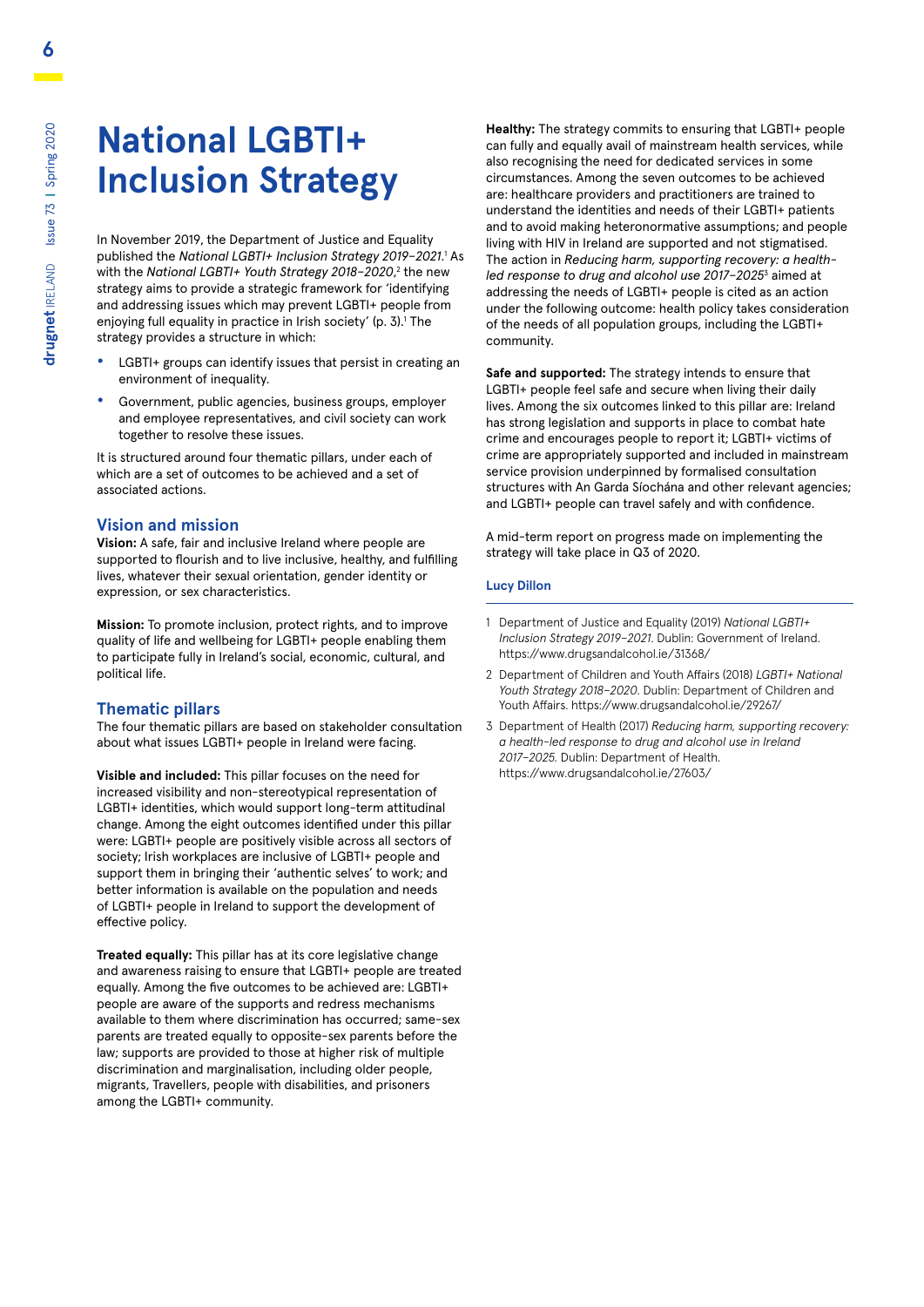**7**

individuals entering treatment in Ireland for problem drug and alcohol use between 2009 and 2018.

# **Health in Ireland – key trends**

The Department of Health has published the 12th edition of *Health in Ireland: Key trends 2019*. 1 Using data from newly available sources, the report highlights selected trends in drug, alcohol, and tobacco consumption as well as the number of

**Smoking, alcohol, and cannabis use**

Figure 1 shows the percentage of Irish children, aged 11–17 years, who engaged in risky health behaviours for the years 2010, 2014 and 2018. Findings demonstrate that there has been a constant downward trend in the percentage of children who smoked cigarettes monthly or frequently, who had ever used alcohol, and who had used cannabis in the last year. Similarly, there has been a downward trend in alcohol and cigarette consumption among adults aged 15 years and over between 1998 and 2018 (see Figure 2).

Figure 1: Percentage of children, aged 11-17 years, engaged in risky health behaviours in Ireland, 2010, 2014, and 2018



Source: Department of Health (2019)



Figure 2: Alcohol and cigarette consumption per annum, per capita aged 15 years and over, 1998–2018

Source: Department of Health (2019)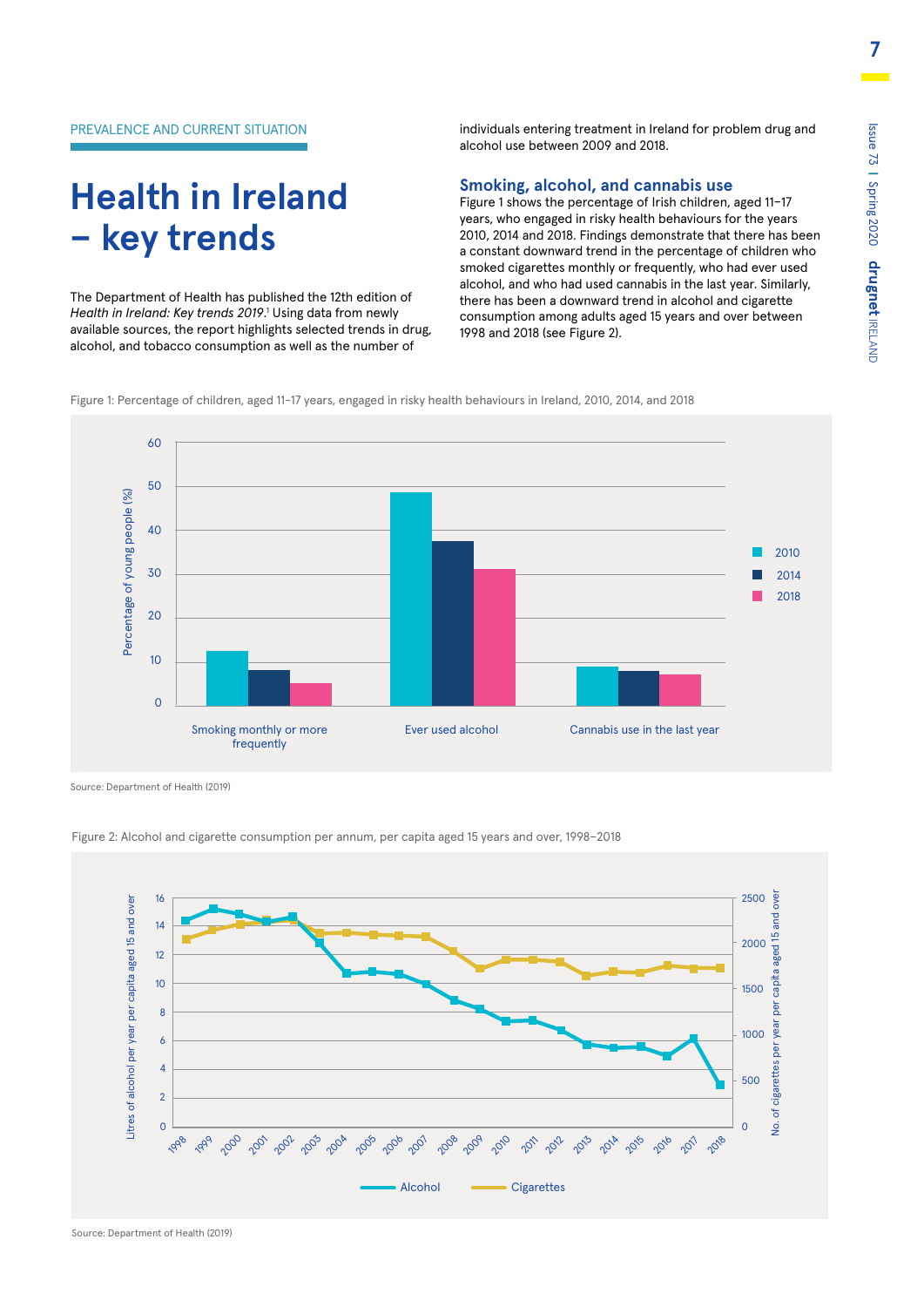### Health in Ireland – key trends

continued

Table 1: Number of cases in treatment for problem drug and alcohol use and rate per 100,000 population aged 15–64 years in Ireland, 2009–2018

|                                                   |        |        |        |        |        |        |        |        |        |        | % Change        |                 |
|---------------------------------------------------|--------|--------|--------|--------|--------|--------|--------|--------|--------|--------|-----------------|-----------------|
|                                                   | 2009   | 2010   | 2011   | 2012   | 2013   | 2014   | 2015   | 2016   | 2017   | 2018   | 2009<br>$-2018$ | 2017<br>$-2018$ |
| Drugs including alcohol                           |        |        |        |        |        |        |        |        |        |        |                 |                 |
| All cases in<br>treatment                         | 15,092 | 16,422 | 16,827 | 16,126 | 16,312 | 17,077 | 16,933 | 16,325 | 15,742 | 17,093 | 13.3            | 8.6             |
| New entries<br>into treatment<br>each year        | 7.517  | 7.738  | 7.719  | 7.114  | 6,899  | 7,237  | 7,007  | 6,922  | 6.482  | 6,889  | $-8.4$          | 6.3             |
| Rate per<br>100,000<br>$(15 - 64 -$<br>year-olds) | 242.6  | 250.9  | 251.7  | 232.9  | 226.1  | 236.5  | 227.8  | 223.0  | 206.7  | 216.9  | $-10.6$         | 4.9             |
| Drugs excluding alcohol                           |        |        |        |        |        |        |        |        |        |        |                 |                 |
| All cases in<br>treatment                         | 7,389  | 8,699  | 8,283  | 7,903  | 8,894  | 9,672  | 9,711  | 9,097  | 8,772  | 10,113 | 36.9            | 15.3            |
| New entries<br>into treatment<br>each year        | 3,359  | 3,657  | 3,265  | 3,191  | 3,389  | 3,648  | 3,651  | 3.446  | 3,168  | 3,859  | 14.9            | 21.8            |
| Rate per<br>100,000<br>$(15 - 64 -$<br>year-olds) | 108.4  | 118.6  | 106.5  | 104.4  | 111.1  | 119.2  | 118.7  | 111.0  | 101.0  | 121.5  | 12.1            | 20.3            |

Source: Department of Health (2019)

#### **Treatment for problem drug and alcohol use**

Table 1 shows the number of individuals entering treatment for problem alcohol or drug use between 2009 and 2018. There were 17,093 cases treated in 2018, representing a rate of 217 people per 100,000 aged 15–64 years. This is an increase of 8.6% compared with 2017, when there were 15,742 individuals in treatment. However, figures show that this rate peaked in 2011 at 251.7 per 100,000 aged 15–64 years and has been slowly decreasing ever since.

#### **Seán Millar**

1 Department of Health (2019) *Health in Ireland: Key trends 2019*. Dublin: Government of Ireland. <https://www.drugsandalcohol.ie/31508/>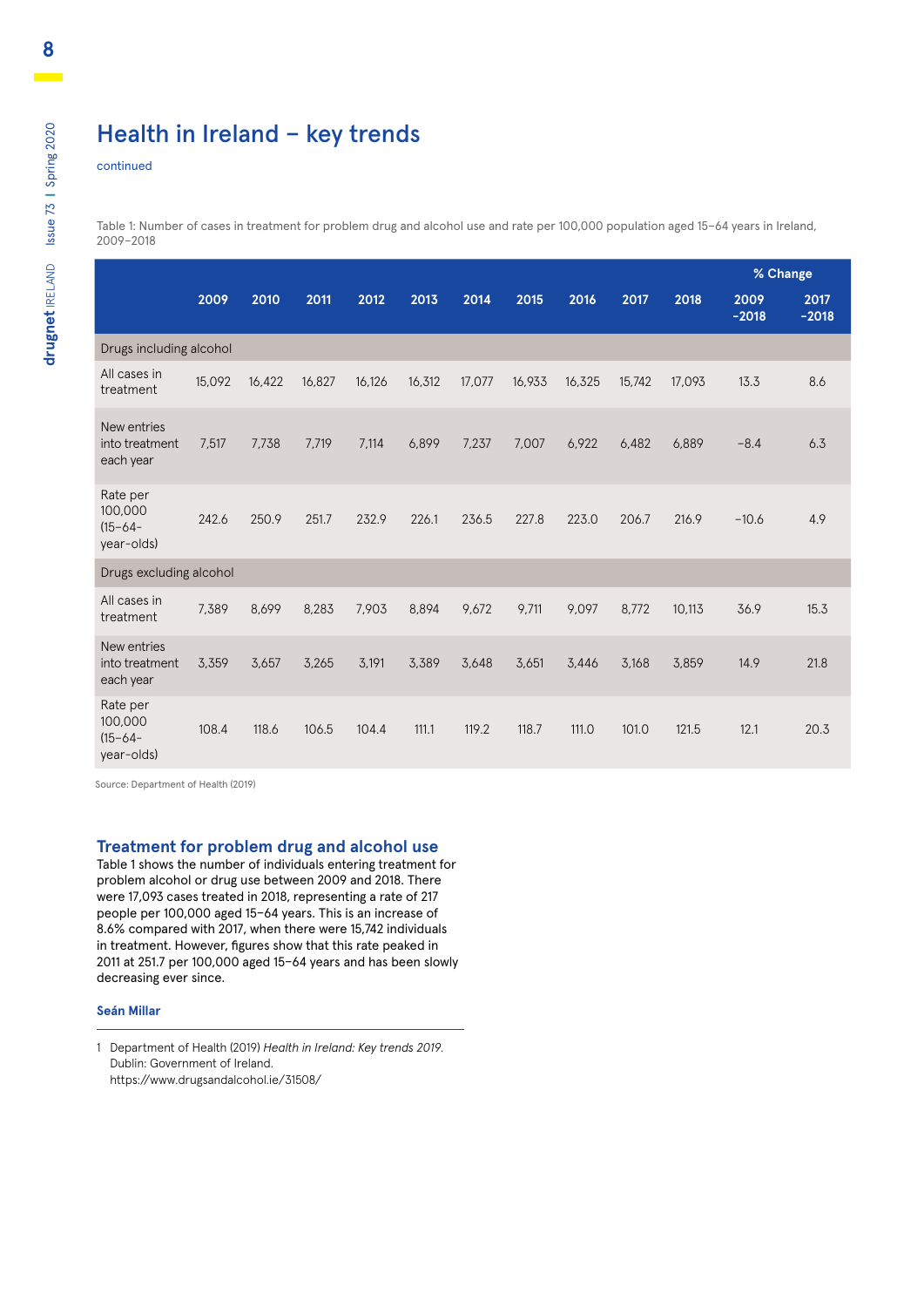# **Fatality study of drugs taken in intentional overdose in Ireland**

Intentional drug overdose (IDO) is the most common method of hospital-presenting, non-fatal self-harm<sup>1</sup> and has been linked with an increase in premature mortality risk due to suicides, accidents, and other causes.<sup>2</sup> Importantly, the risk of mortality due to suicide is increased among persons who have engaged in IDO and in 2018 intentional overdoses resulted in 7,792 presentations to Irish hospitals.<sup>3</sup> Multiple drugs are present in between 26% and 41% of non-fatal IDOs, increasing to 64% in fatal overdoses.4,5,6 Nevertheless, despite the involvement of multiple drugs in IDO, the case fatality of drugs taken in multiple drug overdoses remains under-researched and little is known about how case fatality risk varies according to the type of drug(s) taken.

A recent Irish study aimed to examine the incidence of IDO in Ireland, to identify the predictors of fatal IDO, and to establish which drugs are linked with greater risk of a fatal outcome. $7$  In this research, published in the *International Journal of Drug Policy*, data from the National Self-Harm Registry and the National Drug-Related Deaths Index, 2007–2014, were used to calculate incidence, to examine overdose characteristics, and to estimate case fatality risk ratios.

There were 63,831 non-fatal and 364 fatal IDOs during this period (incidence: 148.8 and 1.01 per 100,000, respectively). Compared with non-fatal IDOs, fatal cases were more likely to be male (55.2% vs 42%), were older in age (median 44 vs 35 years), and more frequently involved multiple drugs (78.3% vs 48.5%). The study found that tricyclic antidepressants were associated with a 15-fold increased risk of death, while opioids were associated with a 12-fold increased risk, relative to the

# **Blanchardstown Drug and Alcohol Trends Monitoring System**

The Blanchardstown Local Drug and Alcohol Task Force (BLDATF) is one of 14 local drug and alcohol task forces (LDATFs) established in 1997 in response to high levels of drug misuse within Irish communities. BLDATF is responsible for implementing the National Substance Misuse Strategy<sup>1</sup> and facilitating a more coordinated response in tackling drug and alcohol use and misuse in Dublin 15. In order to adapt and change services in a thorough and comprehensive manner, the Blanchardstown Drug and Alcohol Trends Monitoring System (DATMS) was established in 2015 to provide a better knowledge of drug-related harms in the area. The specific objective of DATMS is to establish an evidence base for drug use in Dublin 15 and use these data to inform local service provision.

reference category (non-opioid analgesics). While the risk of fatal outcome was higher for males than females, the elevation in risk was greater in females when tricyclic antidepressants or opioids were taken.

As tricyclic antidepressants and opioids were found to be associated with a significantly increased risk of death, the authors concluded that these results add to the current evidence regarding the risk and potential adverse outcomes associated with these drugs. Findings may help inform safe and appropriate prescribing, where clinicians consider the fatality risk of drugs when determining treatment for patients at risk of self-harm, or who have previously harmed themselves.

#### **Seán Millar**

- 1 Perry IJ, Corcoran P, Fitzgerald AP, Keeley HS, Reulbach U, *et al.* (2012) The incidence and repetition of hospital-treated deliberate self harm: findings from the world's first national registry. *PloS One* 7(2): e31663.
- 2 Finkelstein Y, Macdonald EM, Hollands S, Hutson JR, Sivilotti MLA, Mamdani MM, *et al.* (2015) Long-term outcomes following self-poisoning in adolescents: a population-based cohort study. *Lancet Psychiatry*, 2(6): 532–539.
- 3 Griffin E, McTernan N, Wrigley C, Nicholson S, Arensman E, Williamson E, *et al.* (2019) *National Self-Harm Registry Ireland: annual report 2018*. Cork: National Suicide Research Foundation. https://www.drugsandalcohol.ie/31193/
- 4 Daly C, Griffin E, Ashcroft DM, Webb RT, Perry IJ and Arensman E (2018) Frequently used drug types and alcohol involvement in intentional drug overdoses in Ireland: a national registry study. *Eur J Public Health*, 28(4): 681–686. <https://www.drugsandalcohol.ie/28709/>
- 5 Finkelstein Y, Macdonald EM, Hollands S, Sivilotti MLA, Hutson JR, Mamdani MM, *et al.* (2015) Risk of suicide following deliberate selfpoisoning. *JAMA Psychiatry*, 72(6): 570–575.
- 6 Health Research Board (HRB)(2015) *National Drug-Related Deaths Index 2004 to 2015 data*. Dublin: Health Research Board. https://www.drugsandalcohol.ie/28086/
- 7 Daly C, Griffin E, Corcoran P, Webb RT, Ashcroft DM, Perry IJ and Arensman E (2020) A national case fatality study of drugs taken in intentional overdose. *Int J Drug Policy*, 76: 102609.

A recent report documents Year 4 of DATMS.2 The Year 1 reporting period began in June 2014; Year 2 began in June 2015; Year 3 relates to 2017; and Year 4 to 2018. The DATMS report employs a mixed-method design comprising primary and secondary data sources. Key findings from the report are discussed below.

#### **Treated drug use**

Treated cases aged 18 years and under increased from 51 in Year 1 to 97 in Year 4, with 1% of the Dublin 15 population aged 12–17 years having attended treatment for drug and/or alcohol use. From Year 1 to Year 4, the profile of treated cases has remained similar, with a majority being Irish and male. Cannabis herb was found to be the most commonly used drug among this age group, followed by alcohol, with a majority of cases being polydrug users.

Among subjects aged 18 years and over, there was an increase in the number of treated cases from 292 in 2016 to 348 in 2018. The majority of treated cases were Irish, male, and aged 35–44 years. One-third of cases were in treatment for drugs for the first time and the three main problem drugs reported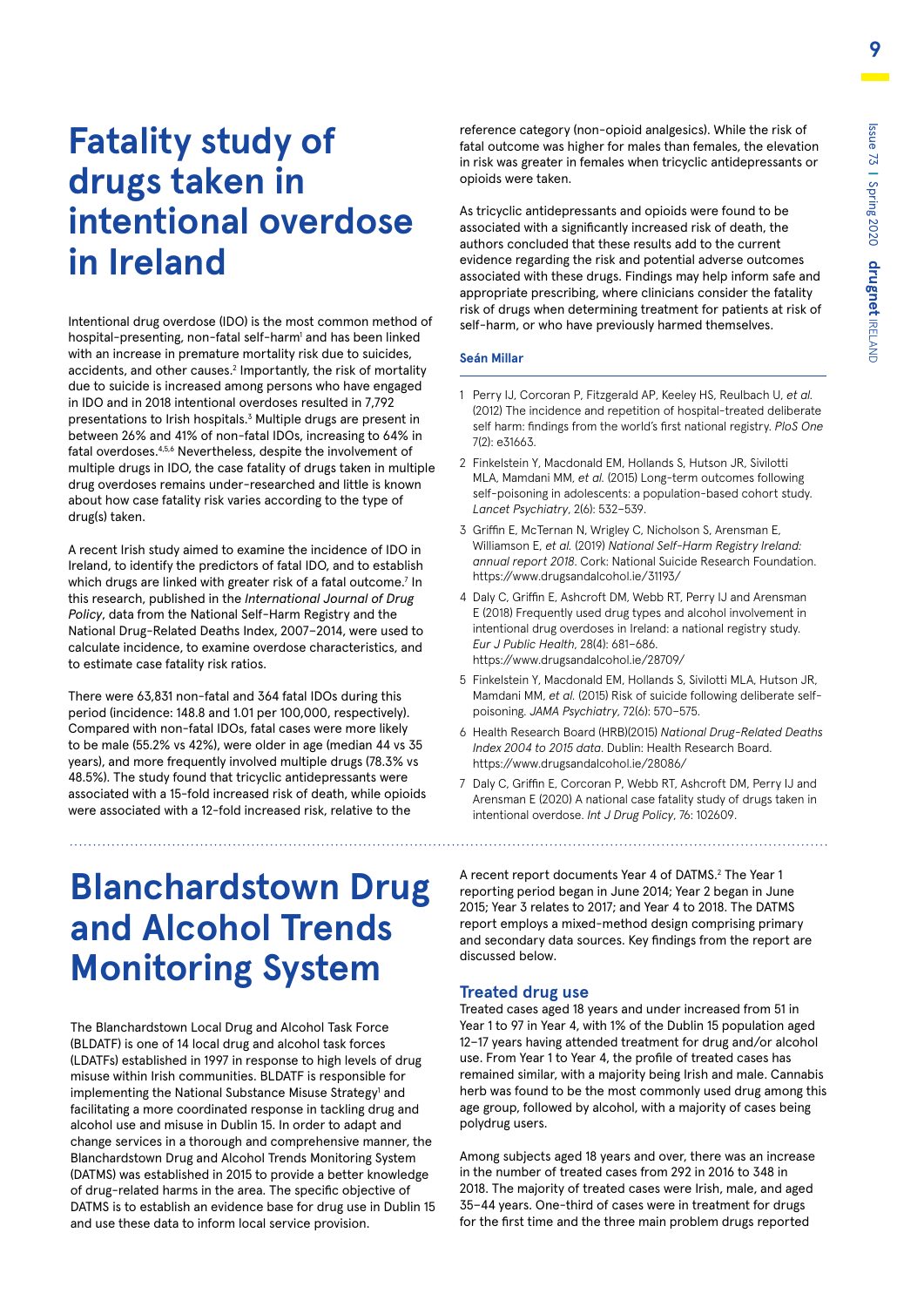### **Blanchardstown DATMS** continued

were alcohol, heroin, and cocaine. Changes in the profile of treated drug users included an increase in the use of cannabis herb, alcohol, powder and crack cocaine, benzodiazepines, and Z-drugs. Year 4 also reported an increase in the use of pregabalin, heroin, and cannabis oil.

#### **Untreated drug use**

All four years of DATMS reported similar profiles of untreated drug use by young people and adults, with alcohol, cannabis herb, ecstasy, and cocaine powder being the main drugs used and polydrug use being the norm. Changes in the profile of untreated drug users included an increase in the use of alcohol, cannabis herb and oil, powder and crack cocaine, benzodiazepines, and Z-drugs, and that untreated drug users were getting younger.

#### **Normalisation of drug use**

The report notes that there are two recurring themes emerging from the different data sources over four years. First, that drug use in Dublin 15 is a community-wide issue that crosses all socioeconomic boundaries, as treated drug users were from every community in Dublin 15, from the affluent to the deprived. Second, that drug use in Dublin 15 has become normalised. The common perception among study participants was that alcohol and drugs are widely used, risk free, and socially acceptable. Alcohol was found to be the most normalised drug in Dublin 15, followed by cannabis, cocaine powder, benzodiazepines, and Z-drugs. Importantly, all four years of DATMS reported the family context as a risk factor for the normalisation of drug and alcohol use and the development of intergenerational drug and alcohol dependence. The majority of treated drug users who participated in Years 3 and 4 reported having family members who also had issues with drugs and/or alcohol.

#### **Recommendations for service provision**

The report notes the gaps in service provision identified by study participants and makes a number of recommendations. These include the following:

- **•** Improve drug prevention programmes for people under 18 years of age.
- **•** Increase access to skills-based mental health wellbeing programmes for young people and adults.
- **•** Provide education and information for family members about the latest drug trends.
- **•** Improve treatment programmes for under 18s and young people.
- **•** Improve access to naloxone, the antidote to opioid overdoses.
- **•** Develop a stabilisation programme for non-opioid polydrug users.
- **•** Increase access to mental health services for children, young people, and adults.
- **•** Improve access to aftercare services, training, employment, and housing.

#### **Seán Millar**

- 1 Department of Health (2012) *Steering Group Report on an National Substance Misuse Strategy*. Dublin: Department of Health. https://www.drugsandalcohol.ie/16908
- 2 Blanchardstown Local Drug and Alcohol Task Force (BLDATF) (2019) *Drug and Alcohol Trends Monitoring System (DATMS)* 2019: year 4. Dublin: BLDATF. https://www.drugsandalcohol.ie/31485/

### **RECENT LEGISLATION**

# **Judicial Council Act 2019**

The Judicial Council Act 2019 was enacted on 23 July 2019.<sup>1</sup> The Act provides for the establishment of a Judicial Council. The council, which will be an independent body, will promote and maintain excellence and high standards. In addition, it will provide a statutory basis for the training of judges and for the investigation of complaints against judges. Under the provisions of the Act, the Judicial Council will also be responsible for establishing several subcommittees.

#### **Judicial Studies Committee**

Under Section 17 of the Act, the Judicial Studies Committee will be responsible for preparing and distributing information relevant to judges. In addition, it will facilitate the continuing education and training of judges regarding their function.

#### **Personal Injuries Guidelines Committee**

Under Section 18, the Judicial Council is required to establish a Personal Injuries Guidelines Committee within three months of the council's establishment. This committee will consist of seven judges put forward by the Chief Justice. Each judge will be required to submit draft guidelines and amendments for personal injuries for appropriate general damages for various types of personal injury within six months of its commencement. Following completion of the first review, a follow-up review of the guidelines is required within three years, and once every three years thereafter.

#### **Sentencing Guidelines and Information Committee**

Under Section 23, within six months of the first Judicial Council meeting, the council is required to establish a Sentencing Guidelines and Information Committee. Under the provisions of the Act, the committee shall:

- **•** Prepare and submit draft sentencing guidelines and amendments to sentencing guidelines adopted by the council to the board for review.
- **•** Monitor the operation of sentencing guidelines.
- **•** Collate and disseminate sentencing data to judges and other relevant individuals.

**10**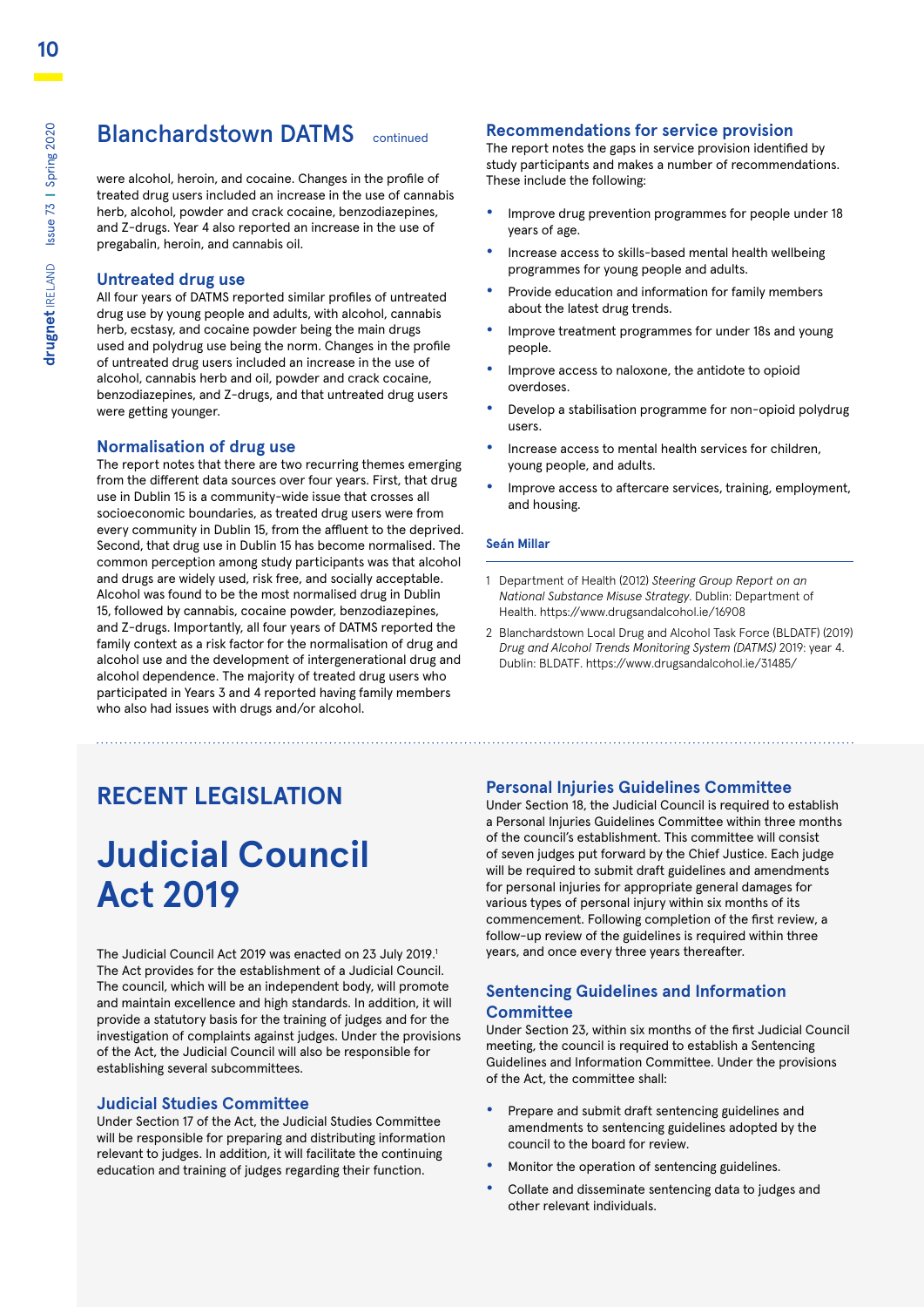### Recent legislation continued

Under Section 24, the committee will consist of 13 members: eight judges put forward by the Chief Justice, one of which will act as chairperson, and five lay members, who will be appointed by the Government.

Under Section 29, the Minister for Justice and Equality is required to begin a review of all legislation that provides for the imposition of minimum sentences for offences. The review must consider whether minimum sentences are imposed correctly and at what level of imposition. The findings must be submitted by the Minister to both Houses of the Oireachtas within 12 months of the review starting.

#### **Judicial Support Committees**

Under Section 30, five Judicial Support Committees will be established, namely:

- **•** Supreme Court Judicial Support Committee
- **•** Court of Appeal Judicial Support Committee
- **•** High Court Judicial Support Committee
- **•** Circuit Court Judicial Support Committee
- **•** District Court Judicial Support Committee.

These will be available to each of the courts to advise and assist the Judicial Council in the performance of its functions.

#### **Judicial Conduct Committee**

Under Section 43, the Judicial Council is required to establish the Judicial Conduct Committee to promote and maintain high standards of conduct among judges relating to principles of judicial conduct requiring judges to uphold and exemplify

# **Misuse of Drugs (Prescription and Control of Supply of Cannabis for Medical Use) Regulations 2019**

A statutory instrument, SI No. 262/2019 – Misuse of Drugs (Prescription and Control of Supply of Cannabis for Medical Use) Regulations 2019, was signed on 26 June 2019. These regulations allow for the use of certain cannabis products for the treatment of persons with certain medical conditions when under the care of a medical consultant.

#### **Prescription and supply under the Cannabis for Medical Use Register**

Part 2 of the Regulations provides for the prescription and supply of cannabis under the Cannabis for Medical Use Register (CMUR):

judicial independence, impartiality, integrity, propriety (including the appearance of propriety), competence, and diligence, and to ensure equality of treatment to all persons before the courts. This committee will investigate complaints against judges and refer them for resolution by informal means. It is required to prepare and submit a review draft of guidelines for judicial conduct, including guidance on when a judge should recuse him or herself from presiding over legal proceedings.

Under this Act, the Judicial Conduct Committee is considered independent in the performance of its functions and shall have such powers deemed necessary or useful to carry out its functions. It may obtain legal, medical, or other advice in connection with performing its functions and may bring or defend legal proceedings or any other act or thing necessary for the performance of its functions.

#### **Conclusion**

Minister for Justice and Equality Charlie Flanagan TD believes that the enactment of this Act is a 'landmark development', which will help to 'shape the way in which our judiciary operates at all levels by promoting consistent standards of excellence, preserving the very valuable confidence that the public has in our judiciary and in the administration of justice in this country'.2

#### **Ciara H Guiney**

- 1 Judicial Council Act 2019. Available online at: <http://www.irishstatutebook.ie/eli/2019/act/33/enacted/en/html>
- 2 Department of Justice and Equality (2019) Minister Flanagan announces the passage of the landmark Judicial Council Bill. 9 July. Available online at: <http://www.justice.ie/en/JELR/Pages/PR19000187>
- **•** Under Section 4 of the Regulations, a practitioner prescribing cannabis must be a medical consultant, must include their name and address on the prescription, and must continue to be responsible for and supervise the patient while being treated. In addition, only a person named on the CMUR who has been given a CMUR number from the Health Service Executive (HSE) can be issued a prescription.
	- **•** Under Section 4(6), when a prescription is being issued for the first time:
		- It must be intended to treat the person for a specific condition.
		- The HSE must be provided with the person's name, address, date of birth, and the name of the condition being treated; the notifying practitioner's name, registration number, and medical speciality; and any other information required by the HSE.
	- **•** Section 5 of the Regulations provides for the establishment and maintenance of the CMUR. The CMUR records the information provided by the practitioner under Section 4(6). The HSE can alter or delete an entry; however, it may need additional information from the medical consultant supervising the treatment. The HSE is also responsible for assigning the CMUR number to each person entered in the register.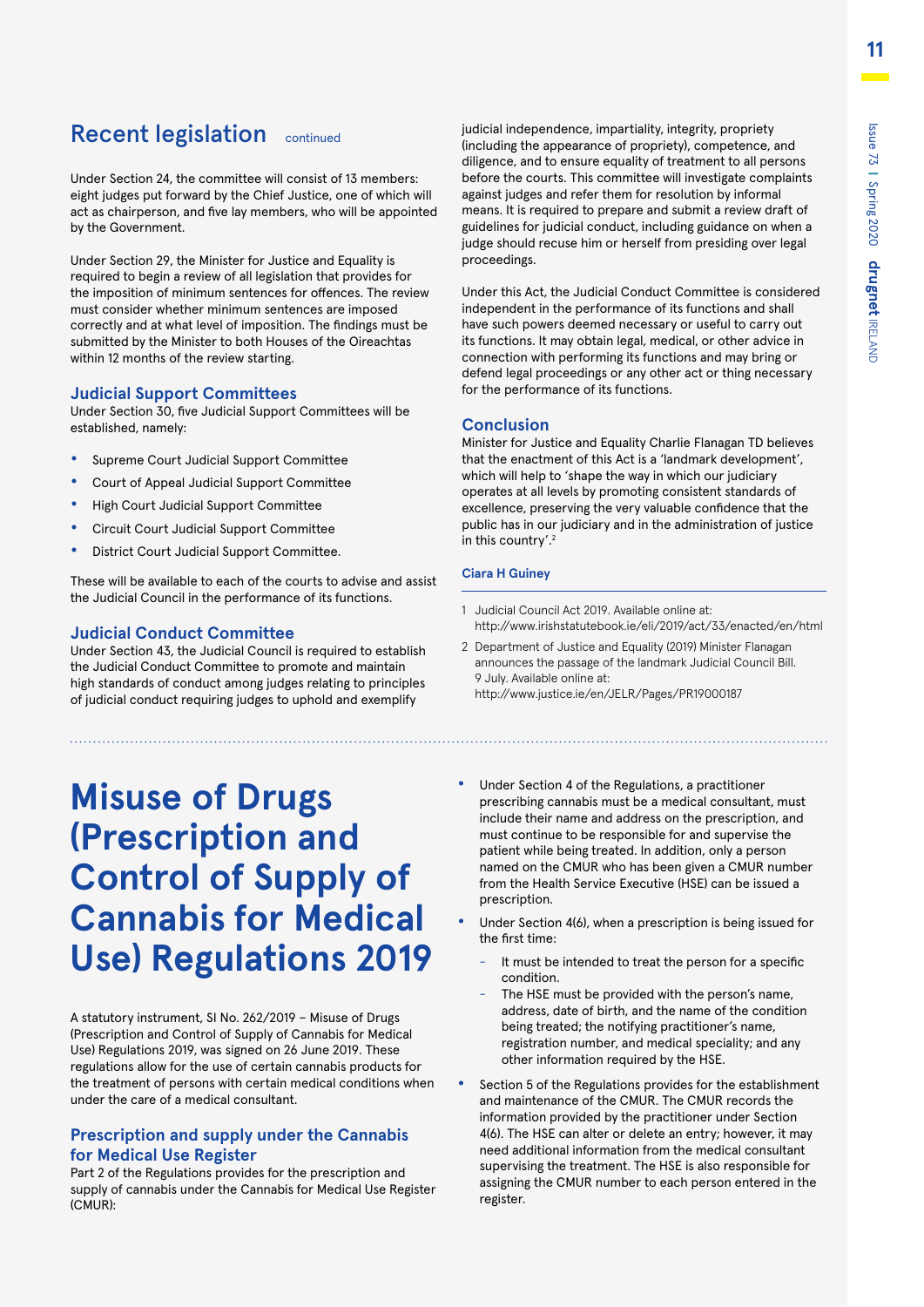### Recent legislation continued

- **•** Under Sections 6 and 7, only a pharmacist or a person operating a retail pharmacy business shall supply a specified controlled drug to a practitioner. These suppliers must maintain records of the following:
	- Date of supply
	- Name of drug, quantity, and dosage
	- Name, address, and registration number of the prescriber
	- CMUR number
	- Name and address of the person who is being prescribed the drug
	- Date of prescription.

#### **Commercial supply under licence**

Part 3 of the Regulations provides for the commercial supply of cannabis under licence.

- **•** Under Sections 11 and 12, a specified controlled drug should only be supplied to a pharmacist, retail pharmacy business, or hospital. For each consignment supplied, the supplier must maintain a record of each consignment received and supplied for a minimum of five years. The following information should be recorded:
	- Name of the drug, including the brand name
	- Dosage form of the drug
	- Quantity of drug received and supplied
	- Batch number of the drug received
	- Name and address of the producer of that specified controlled drug in the form it was received
	- Name and address of the supplier of each consignment.

This information should be made available to the Minister for Health when requested for review.

**•** Section 13 prohibits the exportation of imported specified controlled drugs outside of the State.

This legislation provides for the operation of the Medical Cannabis Access Programme on a pilot basis for five years.

#### **Reporting, enforcement, and advertising**

Part 4 of the Regulations provides for the reporting, enforcement, and advertising of a specified controlled drug within the scope of Part 2 or Part 3. Under Section 15, a person shall report suspected adverse reactions and quality defects to the Health Products Regulatory Authority (HPRA) within 15 days of being provided with the information. Where there are quality or safety issues relating to a specified controlled drug or batch, HPRA can authorise the withdrawal or recall of the product (Section 16). If notice is received from the Minister for Health or HPRA to stop prescribing, supplying, or importing a specified drug, the specified controlled drug should no longer be supplied or imported (Section 17). Under Section 18, the advertisement or supply of information related to a specified controlled drug to the general public is restricted.

#### **Ciara H Guiney**

1 Misuse of Drugs (Prescription and Control of Supply of Cannabis for Medical Use) Regulations 2019. Available online at: <http://www.irishstatutebook.ie/eli/2019/si/262/made/en/print>

# **Parole Act 2019**

The Parole Act 2019 was enacted on 23 July 2019.<sup>1</sup> The purpose of the Act is to confer responsibility for granting parole upon an independent statutory body. It is divided into three parts. Part 1 addresses preliminary and general matters; Part 2 addresses the Parole Board, its powers, and compositions; and Part 3 deals with parole applications, guiding principles, and the parole process.

#### **Part 2 of Act**

Section 8 of the Act provides for the establishment of the Parole Board (known as An Bord Parúil). The board will function independently and on a statutory basis. The functions conferred on the board will include:

- **•** Providing information to persons serving sentences of imprisonment, victims, and members of the public in relation to its functions
- **•** Providing information to the Minister for Justice and Equality in relation to the functions of the board
- **•** Making recommendations upon the request of the Minister to help him or her coordinate prisoners released on parole and draw up policy related to prisoners released on parole
- **•** Undertaking or assisting in research projects that may inform how the board operates and assist the Minister in decision-making.

Section 13(1) provides the board with powers that are deemed necessary to carry out its functions. Under this section the board will be able to:

- **•** Authorise written reports from appropriate individuals related to specific individuals.
- **•** Assign a legal representative to the relevant person if they do not already have one during deliberations of parole application or parole order revocations.
- **•** Interview a relevant person and receive oral submissions from him/her or his/her legal representative.
- **•** Receive written arguments from a relevant person or his/ her legal representative.
- **•** Assign a legal representative to the relevant victim where he or she wishes to put forward arguments to the board.
- **•** Meet with a relevant victim to receive oral or written arguments from him/her or his/her legal representative.
- **•** Apply to the Courts Service to obtain a transcript of a court hearing that was held in sentencing deliberations of the offender.

For the purpose of considering parole applications, variations to conditions or release dates outlined in a public order or revocations of a parole order, under Section 13(2) the board has the power to request written reports by or on behalf of Irish justice agencies or clinicians working with applicants. When a report is requested under this section, the board will outline all matters that need to be addressed in the report. It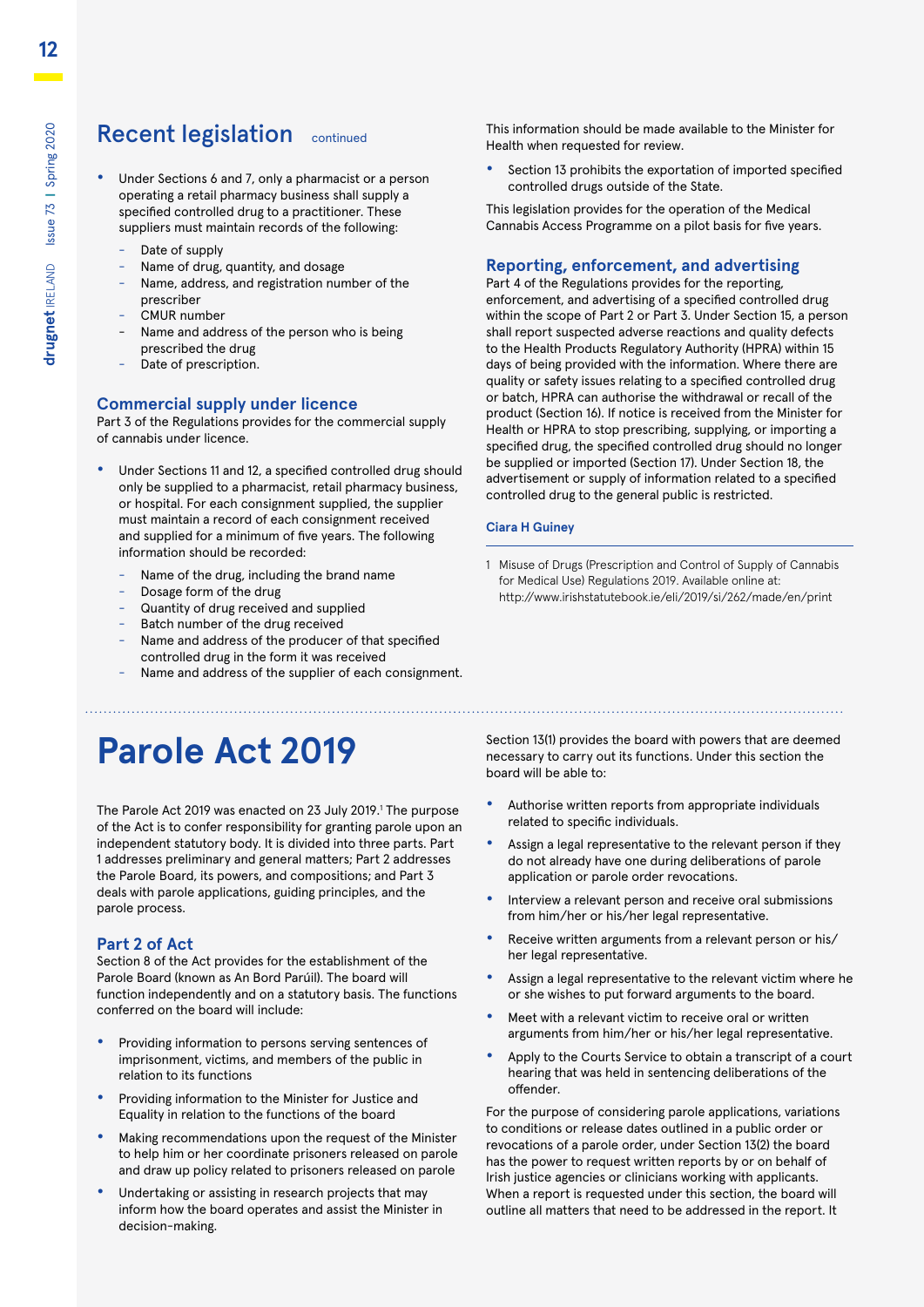### Recent legislation continued

may include one or more of the following: sentence details; conduct of applicant; risk or likelihood of reoffending; ability to comply with conditions outlined in the parole order; level of rehabilitation achieved thus far; ability to reintegrate into society; and risk to the public or victim. Parole will only be granted if the prisoner does not pose an undue risk to the public.

#### **Part 3 of Act**

Part 3 of the Act outlines the parole process. For example, under Section 24(1), eligibility for parole for individuals serving life imprisonment sentences has increased from 7 years to 12 years. For individuals who are serving prison sentences that exceed those outlined in the regulations, following engagement with the board, the Minister may impose imprisonment of not less than 8 years, and the portion of imprisonment that needs to be served by a person before eligible for parole.

In some circumstances, individuals may not be eligible for parole. For example, in relation to drug offences, under Section 24(12), where an individual is serving a specified minimum sentence of imprisonment under Section 27(3A) of the Misuse of Drugs Act 1977, pursuant to subsection (3C) or (3F) or that

# **Provisional review of road collision fatalities**

On 3 January 2020, the Road Safety Authority (RSA) published a provisional review of fatal collisions for 2019.<sup>1,2</sup> The report is the result of analysis of fatality data received from An Garda Síochána. The results in this analysis are provisional and may be subject to change. The report first provides an overview followed by more in-depth analysis by month of year; day of week; time of day; where fatalities occurred; age profile; road user type; and age profile by road user type. Drugs were not mentioned in this analysis.

#### **Overview**

Figure 1 shows the trends in fatalities from 1997 to 2019. In 2019, 148 fatalities arose from 137 collisions on Irish roads.

#### **Month of year**

The highest number of fatalities were reported in March 2017 (n=20) and September 2019 (n=20). The lowest number of fatalities were reported in May 2018 (n=5). In 2019, the most dangerous month was September (n=20), followed by December (n=16), January (n=14), and February (n=14).

section, he/she shall not be eligible for parole before the minimum term has expired. Where parole applications have been refused or revoked, applicants will not be eligible to reapply for parole prior to the date specified by the board (Section 24(5) and (6)).

#### **Conclusion**

This legislation has been welcomed by Minister for Justice and Equality Charlie Flanagan TD, who views it as a 'ground-breaking piece of legislation' that will ensure that the way decisions are made by the Parole Board are 'open, transparent, fair and fully informed'.2 The Irish Penal Reform Trust has long campaigned for the establishment of an independent Parole Board. Its executive director, Fíona Ní Chinnéide, has stated that this legislation will 'provide more clarity and independence in decision-making on the release of eligible prisoners'.<sup>2</sup>

#### **Ciara H Guiney**

- 1 Parole Act 2019. Available online at: [http://www.irishstatutebook.](http://www.irishstatutebook.ie/eli/2019/act/28/enacted/en/print#part3) [ie/eli/2019/act/28/enacted/en/print#part3](http://www.irishstatutebook.ie/eli/2019/act/28/enacted/en/print#part3)
- 2 Staines M (2019) People sentenced to life in prison must serve at least 12 years under new law. *Newstalk*. 11 July. Available online at: https://www.newstalk.com/news/life-sentence-parole-881671

#### **Day of week and time of day**

Figures 2 and 3 show what day of the week and what time of day the fatalities occurred. The highest number of fatalities was reported for Sunday in both 2018 and 2019. The data for 2019 were higher for Thursday, Friday, Saturday, and Sunday when compared with 2018. Tuesday and Wednesday were shown to have the lowest number of fatalities in 2019; these figures were lower than those reported in 2018.

Data for 2019 indicated that the worst time for fatalities in Ireland was between 6pm and 8pm followed closely by 2pm–4pm, midnight–2am, and 12pm–2pm (see Figure 3).

Weekdays between 12pm and 8pm showed the highest fatalities, while the lowest fatality was reported at weekends between 8am and 12pm.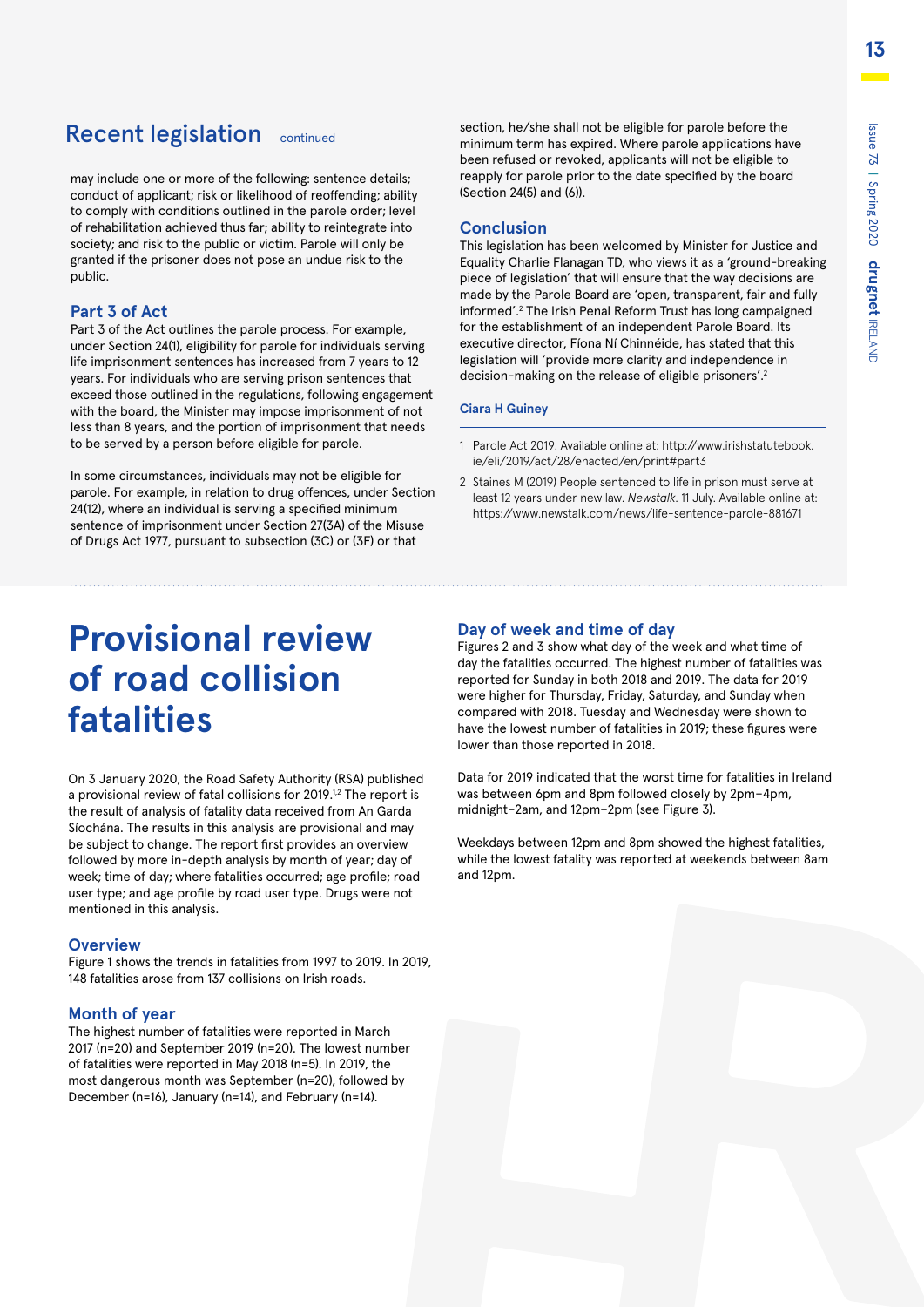### Road collision fatalities continued

Figure 1: Number of fatalities by year, 1997–2019



Source: RSA (2020), Figure 1, p. 1 \* 2017–2019 data are provisional and subject to change.

Figure 2: Number of fatalities by day of week, 2018–2019



Source: RSA (2020), Figure 4, p. 5 Note: 2018–2019 data are provisional and subject to change.

drugnet IRELAND Issue 73 | Spring 2020 **drugnet** IRELAND Issue 73 **|** Spring 2020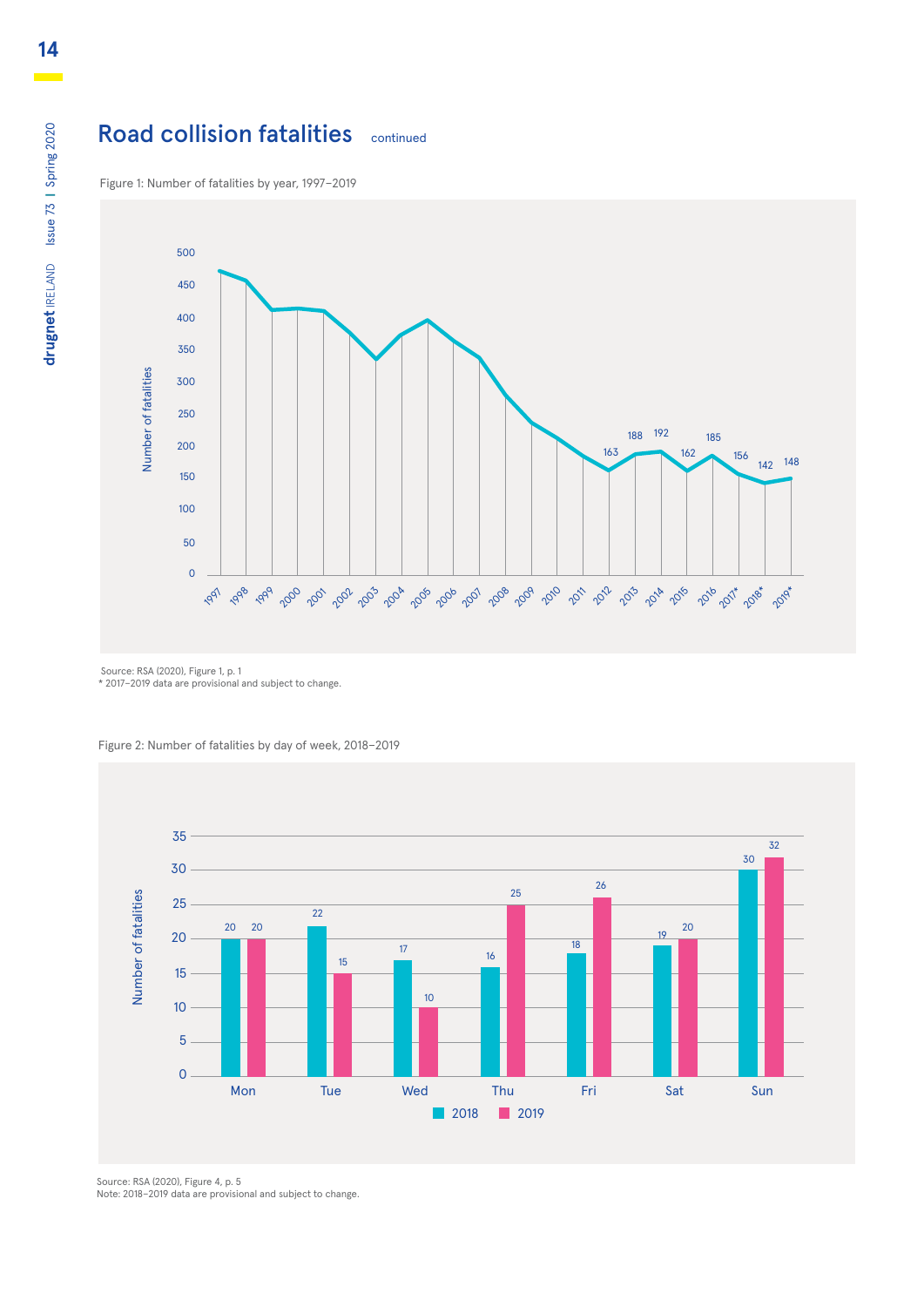### **Road collision fatalities** continued

25 20 19 Number of fatalities Number of fatalities 20 16 16 15 15 15 14 14  $14 \quad 14 \quad 14$ 15 13 12 **12 12 12 12 12 12 12 12 12 12 12 12 12** 12 10 10 9 10 <sup>7</sup> <sup>7</sup> <sup>8</sup> 8 5 5 3  $\Omega$ 8am–10am 10am-12pm Midnight-2am 12pm–2pm 8pm-10pm 2am–4am Aam-bam bam-8am 2pm-4pm Apm-6pm 6pm–8pm 10pm-Midrient 2018 2019

Figure 3: Number of fatalities by time of day, 2018–2019

Source: RSA (2020), Figure 5, p. 6

Note: 2018–2019 data are provisional and subject to change.

#### **Where fatalities occurred**

Fatalities in 2018 and 2019 were more likely to occur in rural areas.

#### **Fatalities by speed limit**

The highest number of fatalities occurred within an 80 km/h speed limit followed by 100 km/h. A large percentage increase (45%), which occurred within the 80 km speed limit, was evident between 2018 and 2019.

#### **Age profile**

Fatalities were reported in all age categories. The majority of individuals who died on Irish roads during this timeframe were aged over 66 years. Between 2018 and 2019, there was a substantial increase (56%) in deaths in individuals aged between 26 and 35 years, while a 21% increase was evident in individuals aged 66 years or over.

#### **Road user type**

Across this timeframe the majority of individuals that died were drivers. Between 2018 and 2019, the number of drivers that died increased by 45%. The overall fatality figures in 2019 were slightly higher than 2018 figures; two more fatal collisions were evident, which resulted in a 4% increase in deaths (n=6). Fortunately, the number of pedestrian fatalities decreased by 36% (n=15); however, there was a substantial increase in driver fatalities (45%, n=25).

#### **Age profile by road user type**

In 2019, drivers aged 66+ years (n=23), followed by those aged 26–35 years (n=19), and aged 16–25 years (n=12) were more likely to die on Irish roads.

#### **Conclusion**

The findings in this report will be used to inform policies and practices with the overall aim of reducing road fatalities. The Minister for Transport, Tourism and Sport, Shane Ross TD, expressed deepest condolences to the families of those who died on Irish roads. He acknowledged that the only response was via 'action not words' and emphasised the importance of 'continuing to implement life saving measures contained in the Road Safety Strategy'.3

The Minister went on to say that:

*As ordinary road users … we need to take greater responsibility for our actions …. we can do this by slowing down, not driving while impaired through drink, drugs or fatigue, by not driving while using a phone, by wearing a seatbelt and always sharing the road more carefully with pedestrians and cyclists.3*

#### **Ciara H Guiney**

- 1 Road Safety Authority (RSA) (2020) *Provisional review of fatal collisions: 1 January to 31 December 2019*. Dublin: Road Safety Authority. Available online at: [https://www.rsa.ie/Documents/Fatal%20Collision%20Stats/](https://www.rsa.ie/Documents/Fatal%20Collision%20Stats/Provisional_Reviews_of_Fatal_Collisions/RRD_R) [Provisional\\_Reviews\\_of\\_Fatal\\_Collisions/RRD\\_Res\\_20191231\\_](https://www.rsa.ie/Documents/Fatal%20Collision%20Stats/Provisional_Reviews_of_Fatal_Collisions/RRD_R) [RSAProvisionalReviewFatalities31December2019\\_03Jan2020.pdf](https://www.rsa.ie/Documents/Fatal%20Collision%20Stats/Provisional_Reviews_of_Fatal_Collisions/RRD_R)
- 2 Road Safety Authority (RSA) (2020) *Provisional review of fatal collisions: January to 31 December 2019*. Dublin: Road Safety Authority. https://www.drugsandalcohol.ie/31513/
- 3 Road Safety Authority (2020) *4% rise in road deaths recorded in 2019*. Dublin: Road Safety Authority. Available online at: https://www.rsa.ie/ga-IE/Utility/Nuacht/2020/4-Rise-in-Road-Deaths-Recorded-in-2019/

Spring 2020

**drugnet**

IRELAND

**15**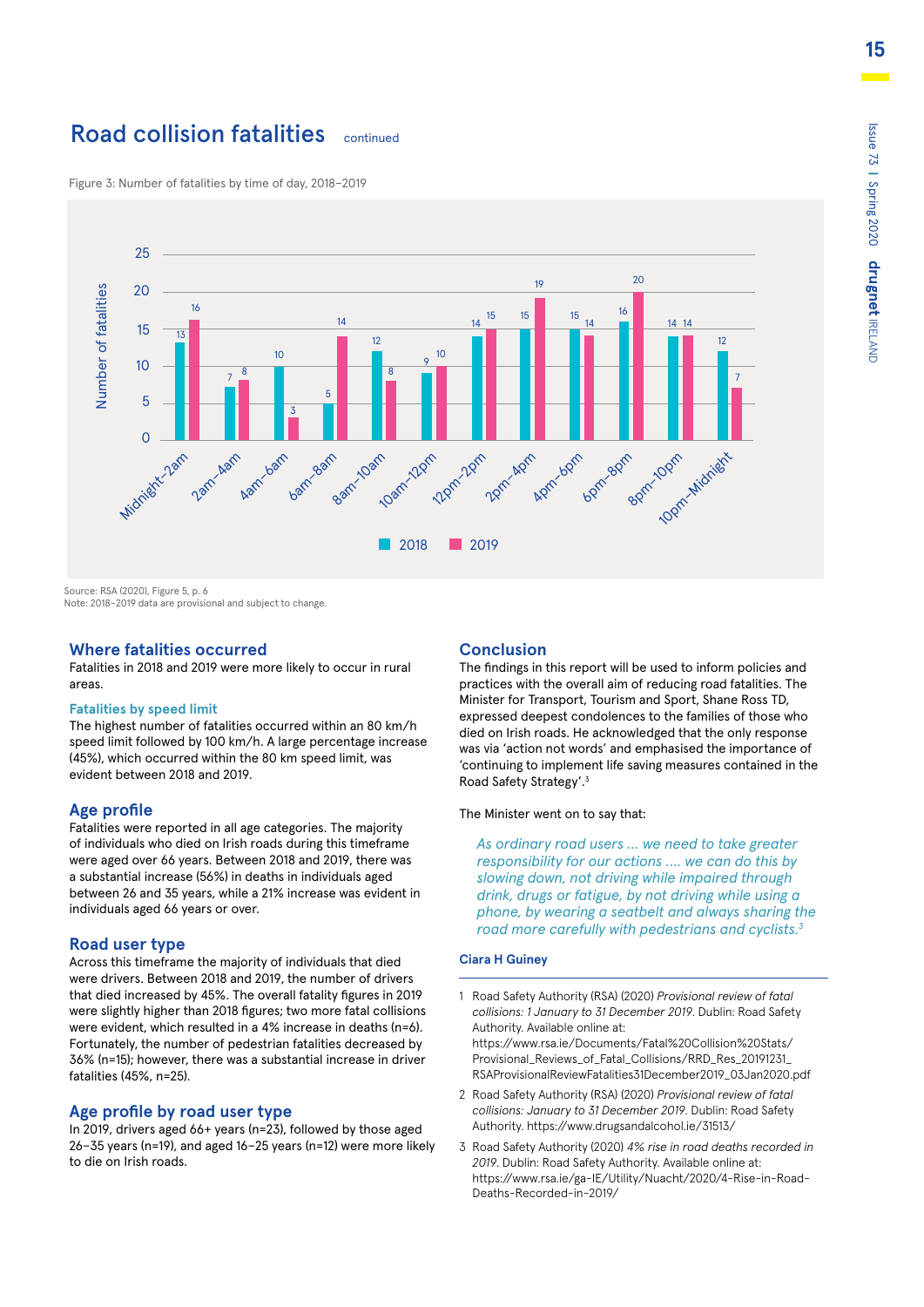**16**

#### RESPONSES

# **Twenty-First Annual Service of Commemoration and Hope**

The National Family Support Network (NFSN)<sup>1</sup> is an autonomous self-help organisation that provides support to families and respects the experiences of families affected by substance misuse in a welcoming non-judgemental atmosphere. On Saturday, 1 February 2020, the NFSN held its 21st Annual Service of Commemoration and Hope in the Church of Our Lady of Lourdes, Sean MacDermott Street, Dublin. This spiritual, multidenominational service is held in remembrance of loved ones lost to substance misuse and related causes and to publicly support and offer hope to families living with the devastation that substance misuse causes. Those in attendance included Ms Catherine Byrne TD, Minister of State at the Department of Health with responsibility for Health Promotion and the National Drugs Strategy; Comdt Caroline Burke, aide-de-camp to An Taoiseach; Mary Lou McDonald TD; Archbishop of Dublin Dr Diarmuid Martin, and other religious representatives; as well as family members, friends, and many people working in the area of substance misuse. Music was provided by soprano Nickola Hendy and Cathal Holland.



### **Work of the NFSN**

In her address to the gathering, Sadie Grace, coordinator of the NFSN, spoke directly to family members in attendance, who are living with the effects of drug abuse on a daily basis. She stated that the NFSN stand in solidarity with them, stressing that they are not alone in their grief.

While acknowledging more work is required to help prevent drug-related deaths and to support families affected by drug use, she highlighted the NFSN's many achievements, including advocating strongly for accurate figures on drug-related deaths, which had culminated in the establishment of the National Drug-Related Deaths Index (NDRDI) in 2005; development of initiatives to address drug intimidation; setting up the first addiction-specific bereavement support counselling service;

supporting research into the impact of familial addiction and drug-related deaths on the health of family members affected; advocating for the rollout of the naloxone programme, which was set up to help reverse the effects of opioid overdose through training, in recognition and response to overdose due to opioids, in addition to appropriate administration of naloxone.

She acknowledged the assistance given by Archbishop Martin in helping the NFSN support families financially with funeral costs. Closing her address, Sadie urged family members to look after themselves, to avail of support, and to acknowledge that they deserve to be supported.

### **Impact of drug misuse and drug-related deaths**

In her address, Minister Byrne emphasised the ongoing valuable work of the NFSN. She highlighted the recognition of family members as service users in their own right and the healthled approach and actions on family support included in the current strategy.2 She extended her sympathy to the bereaved families present and acknowledged that families need services and support to help copy with drug-related issues, including specialised bereavement support but also in dealing with drugrelated intimidation and violence.

A testimony by a family member who has found support from the NFSN, highlighted the need for family members to look after their own health. Through engagement with a family support group as a mother, she learnt the importance of self-care, in a non-judgemental, comfortable environment, and that she was not alone in her struggles.

In his address, Archbishop Martin acknowledged the sadness, hope, courage, and solidarity among the gathering and spoke of the lack of respect for life within the drug trade, with children becoming entrapped in the world of drugs by heartless drug lords.

### **Art competition**

This year the NFSN held an art competition with the theme 'Our Future' for youth groups within the local and regional drug and alcohol task force areas. The theme of hope was very evident in the entries on display. First prize of €500 went to Kilbarrack Coast Community Programme; second prize of €300 went to Kilrush Youthreach; and third prize of €200 went to Dolphin House homework club.

For many families, this service was the first time that they could openly grieve for loved ones lost to drug use and related causes. Of note, the first commemoration service, 21 years ago, included one family support group based outside of the Dublin area. This year support groups from across Ireland were represented, a stark reminder that drug-related deaths affect families throughout the whole of Ireland.

#### **Ena Lynn**

- 1 The National Family Support Network can be contacted at 5 Gardiner Row, Dublin 1 on 01 898 0148 or **info@fsn.ie** or online www.fsn.ie
- 2 Department of Health (2017) *Reducing harm, supporting recovery: a health-led response to drug and alcohol use in Ireland 2017- 2025.* Dublin: Department of Health. <https://www.drugsandalcohol.ie/27603/>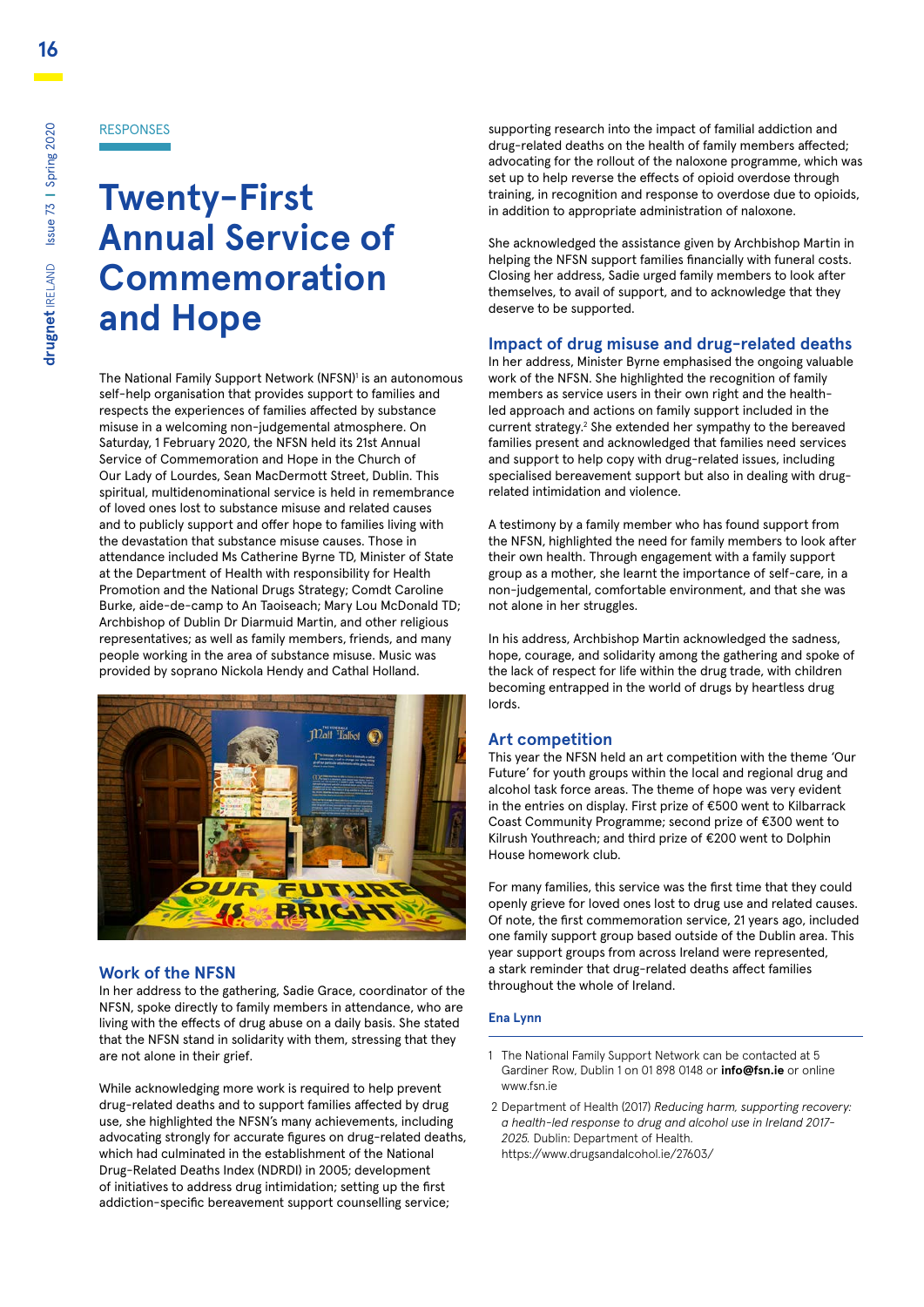# **Action plan for drug use and higher education institutions**

In June 2019, the Minister of State for Higher Education, Mary Mitchell O'Connor TD, convened a meeting of stakeholders to review the issue of drug use in higher education. Part of the outcome from this meeting was the establishment of a Rapid Response Group (RRG) whose brief was to develop an action plan on the issue, consistent with national strategy. In February 2020, the Department of Education published the *Framework for response to the use of illicit substances within higher education*, which is based on the work of the RRG.<sup>1,2</sup>

#### **RRG membership**

Membership of RRG included academics, members of An Garda Síochána, students, and first responders within higher education institutions (HEIs). It was chaired by Dr Andrew Power of the Institute of Art, Design and Technology (IADT) and led by Dr Michael Byrne, head of the Student Health Department at University College Cork (UCC). In her foreword to the report, the Minister described HEIs as having a role in implementing actions that can 'reduce the number of students who decide to use drugs in the first place, or to reduce the harm experienced by those students who have chosen to use drugs' (p. 3).<sup>1</sup>

#### **Recommended actions**

Central to the RRG's report and subsequent framework is a set of actions that HEIs are recommended to undertake, where relevant to their institution. These are grounded in consideration of the following:

- **•** Existing legislation regarding the use and misuse of drugs
- **•** The National Drugs and Alcohol Strategy 2017–20253
- **•** The evolving National Healthy Campus Charter and Framework
- **•** Existing activities being carried out in HEIs to address drug and alcohol-related harm, including REACT (Reacting to Excessive Alcohol Consumption in Third-level)
- **•** Input and expertise of RRG members.

The RRG identifies four core actions, with a further set of 12 actions. The core actions recommend that each HEI should:

- **•** Develop a drug and alcohol policy specific to the institution.
- **•** Develop and implement a drug and alcohol action plan specific to the institution and its students.
- **•** Assign to a senior officer of the institution the responsibility for leading the development of the policy and implementation of the action plan.
- **•** Facilitate student engagement with the collection of national-level data on drug use in HEIs.

The additional 12 actions are divided under four themes: institutional leadership; student engagement; community engagement; and service provision.

#### **Institutional leadership**

This theme is focused on each HEI's ability to adapt in a complex societal, academic, legislative, and policy environment, while also focusing on the ambitions and welfare of its students. In this context, the actions relate to the evaluation of the effectiveness of individual HEI action plans; the provision of designated substance-free student accommodation and social spaces; and the provision of space for support groups working with those experiencing problematic drug and alcohol use.

#### **Student engagement**

The actions under this theme recommend the provision of an online educational, screening, and brief intervention tool; consideration of substance use when planning large-scale student events; and the implementation of a student community support system.

#### **Community engagement**

In a context where HEIs consider themselves to have an important role to play in their local communities, the actions are to hold annual meetings with local stakeholders, such as local residents, Gardaí, and local businesses; and to develop partnerships with local community groups such as the local authority and local drug and alcohol task forces.

#### **Service provision**

The RRG notes the role of HEIs in providing adequate resources and services to meet the needs of their students. In line with this, the drug-related services identified in the actions are counselling services; visible and accessible referral pathways to treatment; interventions for higher risk groups described as 'vulnerable individuals or individuals from minority groups or communities' (p. 15)<sup>2</sup>; and the provision of training for staff and students in order to deliver brief interventions and advice.

#### **Drug Use in Higher Education in Ireland survey**

In its report, the RRG identified a gap in knowledge about the extent and nature of drug use among students in HEIs. The Drug Use in Higher Education in Ireland (DUHEI) survey has been commissioned and is currently being conducted by a team based in the School of Public Health at UCC. It involves a multidisciplinary team of academics, researchers, and clinicians from Public Health, Business Information Systems, Psychology, and the Student Health Service in UCC, in collaboration with the Higher Education Authority and the RRG.

The survey aims to provide a comprehensive picture of drug use among the higher education population in Ireland. It will cover six areas:

- **•** Demographics age, gender, year of study, etc.
- **•** Student life club/society membership
- **•** Drug use lifetime, recent and current use, frequency of use and drug types, harms, and experiences of consequences
- **•** Cognitive enhancers use and motivations for use of cognitive enhancers
- **•** Student wellbeing personal and relationships
- **•** Drug use social norms student perceptions of drug use.

Fieldwork was due to be carried out in 22 HEIs across the country in March 2020 and a preliminary report presented to the Minister and all participating institutions in mid-2020 (personal correspondence, DUHEI Survey Team, UCC). However, due to the Covid-19 crisis the survey has been suspended.4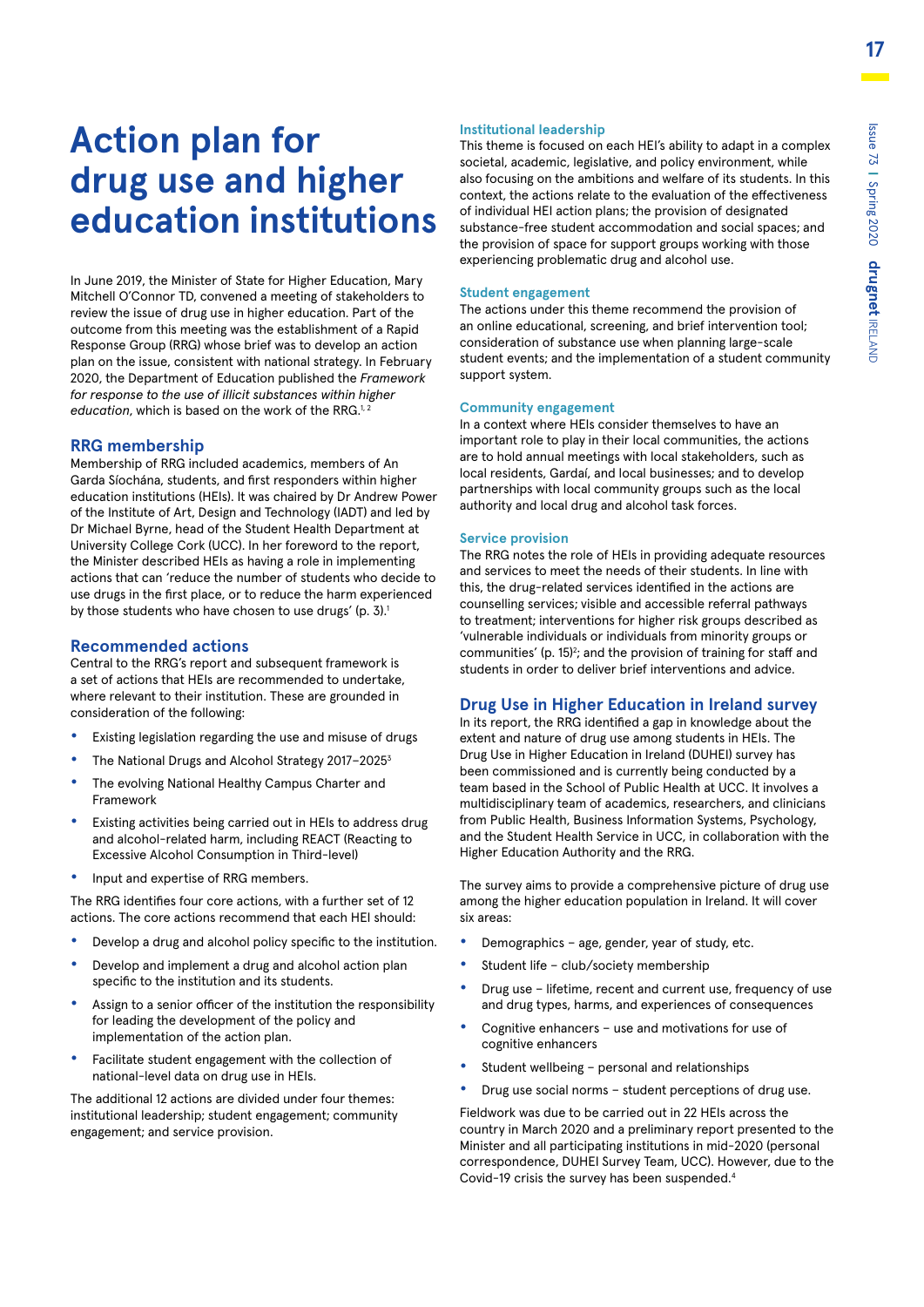### Higher education institutions

continued

#### **Lucy Dillon**

- 1 Rapid Response Group on Use of Illicit Substances within Higher Education (2020) *Framework for response to the use of illicit substances within higher education. Based on the report of the Rapid Response Group (RRG) on Use of Illicit Substances within Higher Education*. Dublin: Department of Education and Skills. https://www.drugsandalcohol.ie/31649/
- **Know the Score**

Know the Score is a new Government resource for Senior Cycle teachers to support their delivery of the substance use module of the Social, Personal and Health Education (SPHE) programme.1 By supporting teachers, the resource aims to guide and support students (aged 15–18 years) to 'make conscious and informed decisions about alcohol and drugs' (p. 4).1 This complements the Health Service Executive (HSE) guide for parents on how to communicate with their children about alcohol and drugs published in August 2018.<sup>2</sup> The resource was launched by Minister for Health Simon Harris TD, Minister for Education and Skills Joe McHugh TD, and Minister of State for Health Promotion and the National Drugs Strategy Catherine Byrne TD on 27 November 2019.

#### **Social, Personal and Health Education**

SPHE sets out to provide students with dedicated time to 'further develop knowledge and understanding, values and attitudes and the life skills they need to live healthy lives and to contribute positively to the health and wellbeing of others and their communities' (p. 7).<sup>3</sup> Unlike in primary schools and the Junior Cycle in post-primary schools, SPHE is not a mandatory part of the curriculum for Senior Cycle.

#### **Developing the resource**

Know the Score is the outcome of a collaboration between the HSE Alcohol Programme and HSE Addiction Services, which was overseen by a Steering Committee made up of representatives from the HSE, the Professional Development Service for Teachers, and the Drug and Alcohol Task Forces. The resource content was also piloted by teachers and students in 10 schools.

#### **Resource content**

The objectives of Know the Score are aligned with those of the Curriculum Framework for the substance misuse module of SPHE (see Box 1). The wide range of objectives is reflected in the resource's content. It is structured around 14 lesson plans and three short videos, and uses experiential and interactive teaching methodologies.<sup>1,4</sup> Each lesson plan comes with a set of learning outcomes and resources for the teachers to draw upon in their delivery. Broadly speaking, Know the Score sets out to teach accurate information about drugs and related issues, as well as developing the skills necessary to make healthy choices and minimise the risk associated with substance use. The resource includes relevant factual information, guides for

- 2 Rapid Response Group on Use of Illicit Substances within Higher Education (2019) *The report of the Rapid Response Group (RRG) on Use of Illicit Substances within Higher Education.* Dublin: Department of Education and Skills. <https://www.drugsandalcohol.ie/31649/>
- 3 Department of Health (2017) *Reducing harm, supporting recovery: a health-led response to drug and alcohol use in Ireland 2017–2025*. Dublin: Department of Health. https://www.drugsandalcohol.ie/27603/
- 4 See https://www.ucc.ie/en/studentsurveys/survey-calendar/

class discussions, worksheets, and other activities. Based on an examination of the 14 sets of learning outcomes, some of the topics included are:

- **•** Factual information about the range of drugs (both legal and illegal) and their effect on the user's body and brain, as well as their physical and mental wellbeing
- **•** Prevalence of substance use among young Irish people
- **•** Students' values, attitudes, and feelings in relation to substance use
- **•** Assertiveness and communication skills in the context of substance use
- **•** Positive strategies for dealing with stress as an alternative to substance use and personal skills to enhance confidence
- **•** Low-risk drinking guidelines and methods for monitoring alcohol intake
- **•** Awareness building of cultural attitudes towards alcohol in Ireland and the influence of alcohol brands and their advertising and sponsorship activities
- **•** Skills development to deal with an emergency situation caused by substance misuse
- **•** An understanding of cannabis, its legal status, and the myths and realities associated with its use.

As mentioned above, Know the Score also includes supporting digital content – three short videos – which aims to facilitate informed discussions about alcohol and drugs in the classroom. The topics covered are: drugs, the brain and dependency; cannabis; and risks of adolescent substance use.

#### **Monitoring delivery**

As with all SPHE modules at Senior Cycle, only pupils whose schools choose to deliver the substance misuse module will have the opportunity to benefit from the Know the Score resource. For schools that choose to deliver the module, it will require a teacher with the capacity and ability to deliver on the potentially sensitive content and the experiential and interactive teaching methodologies. A programme of one-day training sessions on Know the Score is underway and open to teachers nationally.<sup>5</sup> At the time of writing, there are no plans in place to evaluate the resource and its delivery.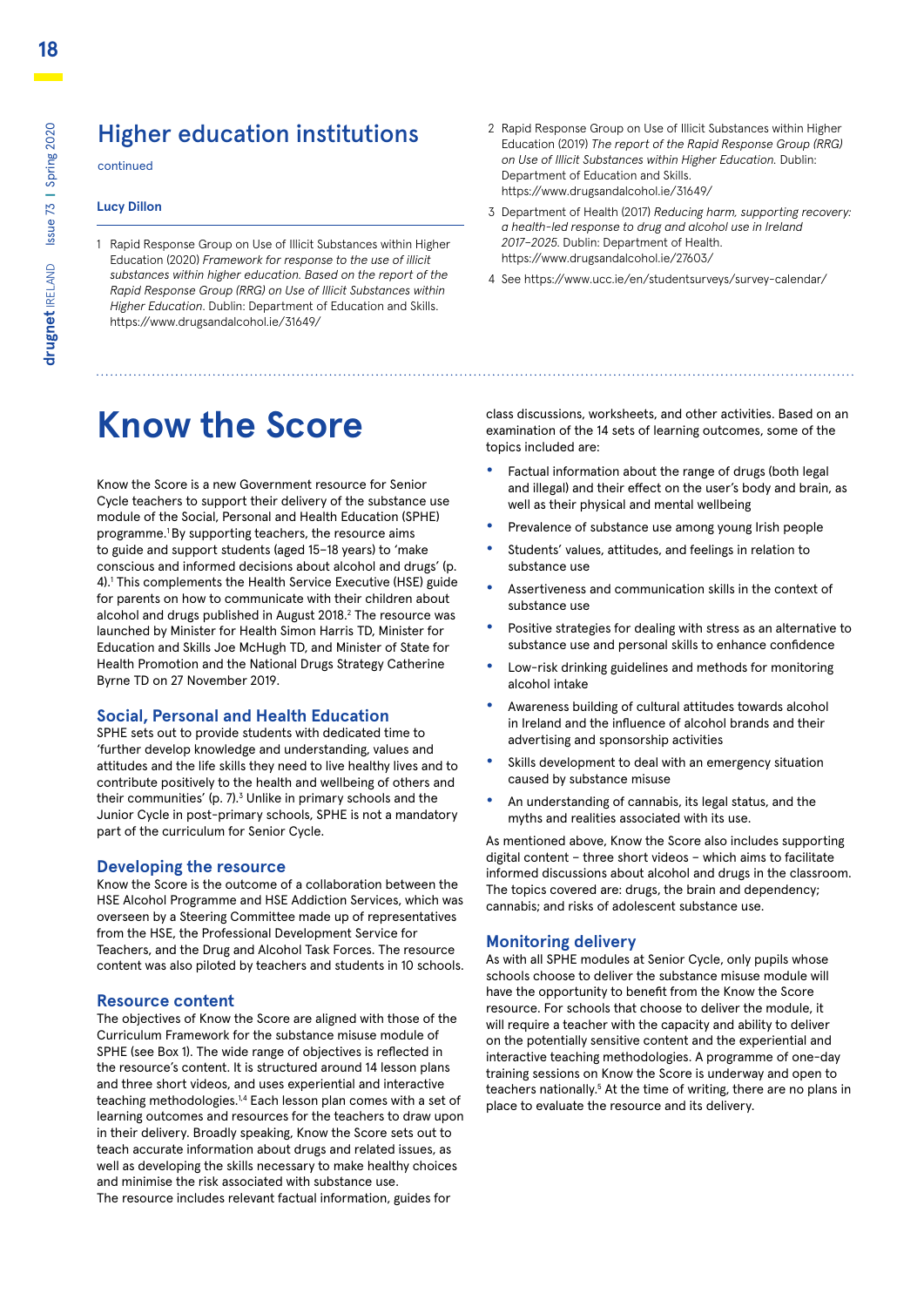### Know the Score continued

#### **Objectives of Know the Score**

The objectives of the Know the Score resource are the same as those outlined in the substance use area of learning in the Curriculum Framework for SPHE in Senior Cycle (p. 8):1

- To enhance students' knowledge and understanding about substance use and misuse
- To develop awareness of personal experiences, values, attitudes, and feelings which influence lifestyle choices about substance use
- To develop students' personal and interpersonal skills so that they might have the confidence to act appropriately in the face of social pressures, and to choose how they act with awareness
- To examine life stories associated with the harmful use of substances to develop understanding and empathy with those involved
- To examine the external influences on substance use, including the media, peers, and community
- To remind students that deciding not to drink or use drugs is always a legitimate choice

#### **Lucy Dillon**

- 1 HSE Alcohol Programme (2019) *Know the Score: substance use resource materials for Senior Cycle SPHE*. Dublin: Health Service Executive. https://www.drugsandalcohol.ie/31359/
- 2 Health Service Executive Alcohol Programme (2018) *Alcohol and drugs: a parent's guide. Practical advice to help you communicate with your child about alcohol and other drugs*. Dublin: Health Service Executive. This guide was published in August 2018 and complements the students' resource. https://www.drugsandalcohol.ie/29435/
- 3 National Council for Curriculum and Assessment (NCCA) (2011) *Social, Personal and Health Education: Curriculum Framework. Senior Cycle*. Dublin: NCCA. Available online at: [https://www.ncca.ie/media/2688/sphe\\_framework.pdf](https://www.ncca.ie/media/2688/sphe_framework.pdf)
- 4 Links to the videos can be found at: <https://www.drugsandalcohol.ie/31359/>
- 5 A training programme for teachers commenced in January 2020 and the Department of Education and Skills has provided substitution cover for this teacher training. Schools interested in attending the training or viewing a copy of the resource can visit: www.hse.ie/knowthescore

# **Silent Voices – manifesto on parental alcohol misuse**

Silent Voices is an initiative of Alcohol Action Ireland (AAI). As Ireland's national charity for alcohol-related issues, AAI works in the areas of advocacy and policy change, aiming to reduce levels of alcohol harm in Ireland and improve public health, safety, and wellbeing. Silent Voices is focused on the impact of parental alcohol misuse (PAM) on children. It aims to ensure the right supports are available today to children coping with PAM – and those adults dealing with the impact of a childhood trauma in later life.<sup>1</sup>

#### **Vision and mission**

- **• Vision:** Its vision is of a society where no person impacted by PAM will be left unsupported.
- **• Mission:** It works to achieve this vision by destigmatising the experience of growing up with PAM in Ireland; by increasing a better understanding of the adverse impact of this experience on emotional and mental health; and by working to enhance supports to those who have lived or are now living with PAM.

#### **Silent Voices activities**

There are three broad areas of activities outlined for Silent Voices:

- **1** Raise awareness of the impact of PAM through advocacy, education, and information. Tools used include personal testimony; sharing experiences; and signposting and listing resources.
- **2** Facilitate a better understanding of PAM by providing information and insight to the following groups: health professionals and practitioners; media; parents; policymakers; people who have contact with children; and volunteers.
- **3** Enhance services for children and adult children of PAM by working in partnership to initiate, develop, or contribute to research; fundraising; and development of online information and literature supports.

#### **Manifesto**

The *Silent Voices manifesto* was published in advance of General Election 2020.<sup>2</sup> In addition to outlining the research and policy context for the Silent Voices initiative, it contains a set of 13 recommendations across three areas: a whole-Government approach to the issue; services and supports; and training and awareness raising. The recommendations are aimed at Government and set out to address the harm caused by PAM and its impact across the lifespan. Among the recommendations are:

**•** A designated senior Government official should be appointed with responsibility for advising, developing, and planning appropriate policies and services to meet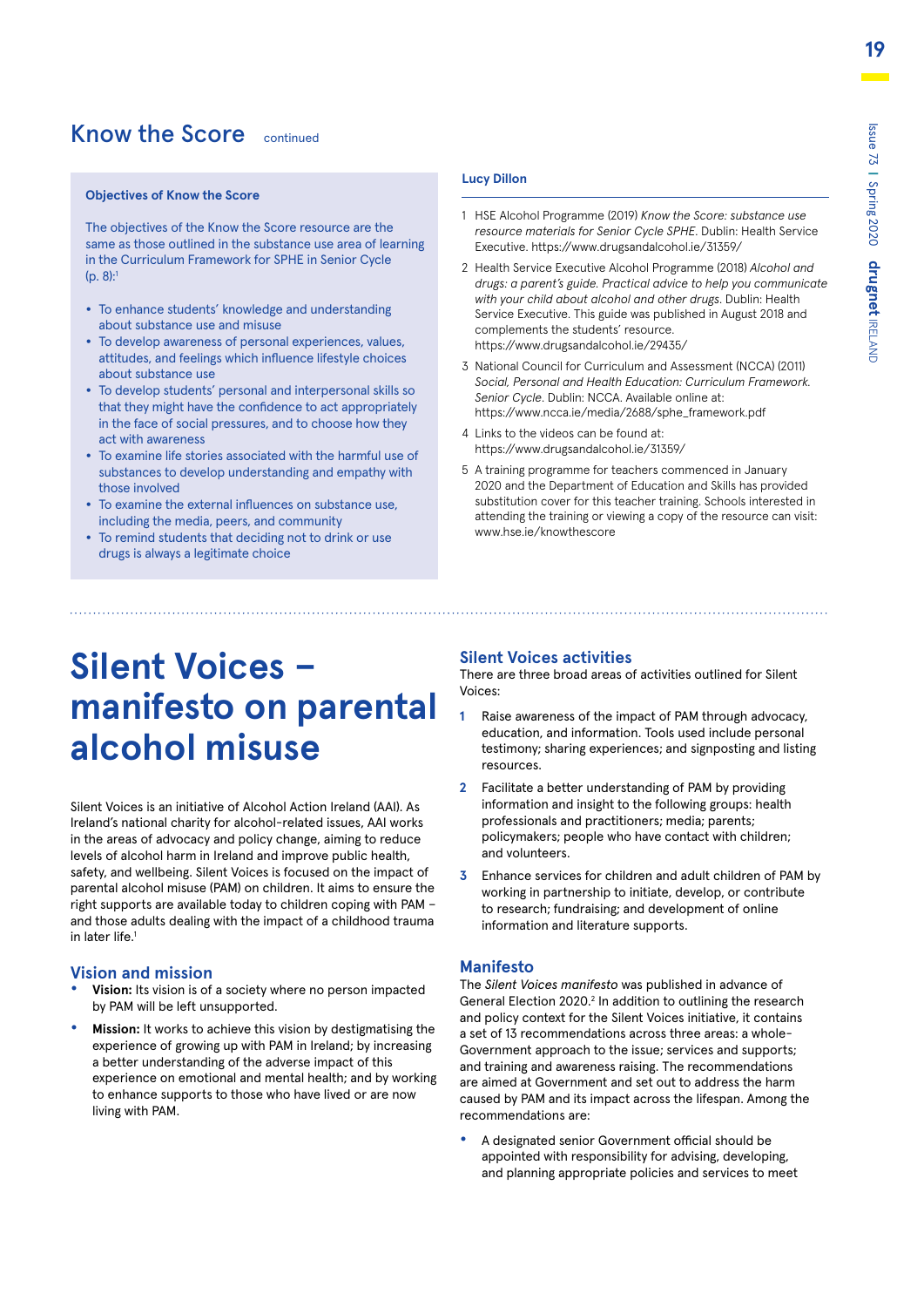### Silent Voices continued

the needs of those who experience harm caused by PAM, and should have the capacity to work across Government Departments.

- **•** Because educators are well placed to identify children experiencing hidden harm, the provision of specific training in relation to adverse childhood experiences should be examined at teacher training level and at all levels of professional development – from teachers to principals to education welfare officers.
- **•** In addition to existing services, properly funded and resourced supports should be developed for children experiencing PAM. Innovative evidence-based programmes should become more widely available in communities around the country. It should also be ensured that children, as an individual right, can access services, even where parents are not in treatment.
- **•** Awareness of PAM and its impact on young and adult children should be raised through information campaigns

and training that target healthcare, social care, early years, child protection, family support, education, and mental health sectors, as well as families and communities. Such campaigns should also reach an adult cohort who perhaps has yet to recognise the underlying cause of its own problems.

- **•** Data should be gathered on the lives of children and adult children who have experienced PAM in Ireland to inform policy development and service provision.
- **•** Public discourse/debate on the right to a childhood free from alcohol harm should take place and children should have their voices heard in relation to the impact of alcohol on their lives.

#### **Lucy Dillon**

- 1 For further information, visit: http://alcoholireland.ie/campaigns/silent-voices/
- 2 Alcohol Action Ireland (2019) *Silent Voices manifesto.* Dublin: Alcohol Action Ireland. https://www.drugsandalcohol.ie/31465/

# **Oral fluid testing for methadone maintenance patients – accuracy and acceptability**

Methadone maintenance treatment is an addiction treatment provided to about 10,000 people in Ireland to improve their health and stability.1 In a 2019 study published in the *Irish Journal of Medical Science*, O'Callaghan *et al*. 2 investigated how accurate and acceptable oral fluid testing is to methadone maintenance patients and doctors as a means of substance detection. Importantly, this was the first Irish study capturing patient views on their experience with methadone maintenance.

#### **Background**

According to the authors, drug testing during methadone maintenance is crucial as it provides doctors with important insights into patient stability and contributes to decisions about the level, frequency, and supervision of methadone delivery. In Ireland, unsupervised urine testing is commonly used and preferred by general practitioners (GPs). However, unsupervised urine samples can be subject to falsification, and the 2010 external review of the Irish Methadone Maintenance Treatment Protocol<sup>3</sup> called for discontinuing supervised urine testing due to its inherent infringement of patient privacy. Testing oral fluid rather than urine is an alternative method for detecting drug metabolites under supervision, without compromising patient privacy. However, its window of detection is shorter than that of urine testing. Hence, the current study examined how accurately oral fluid testing could

detect drug metabolites in comparison with urine testing and self-report. It also investigated patients' and doctors' views on the acceptability of each method and on methadone maintenance generally.

#### **Methods**

The study was carried out with seven GPs from four practices within the GP training scheme of Trinity College Dublin and the Health Service Executive from January to April 2016. Of the 65 invited patients, 55 (85%) agreed to participate. The average age of participants was 42.5 years and about two-thirds were male. The authors compared how many patients in the sample (n=55) were identified as having consumed a substance by means of (a) unsupervised urine testing, (b) supervised oral fluid testing, and (c) self-report. Patient views were captured with an eight-item questionnaire administered by GPs.

#### **Key findings**

#### **Accuracy**

For most drugs, results from oral fluid testing were similar to those from urine testing, with the exception of benzodiazepines (see Figure 1).

- **• Methadone:** Consumption of methadone was confirmed through all three methods for all patients (n=55).
- **• Benzodiazepines:** Detection of benzodiazepines was superior in urine testing (n=41) and self-report (n=37) compared with oral fluid testing (n=18).
- **• Opiates:** Detection of opiates was highest by means of selfreport (n=16), and much lower both through urine (n=3) and oral fluid testing (n=5). Additionally, only self-report could identify the type of opiate (heroin n=3; painkillers n=13).
- **• Cocaine and amphetamines:** Self-report was superior in capturing cocaine consumption (n=6) compared with both urine (n=2) and oral fluid testing (n=1). Only one patient selfidentified as having consumed amphetamines, which was picked up by neither urine nor oral fluid testing.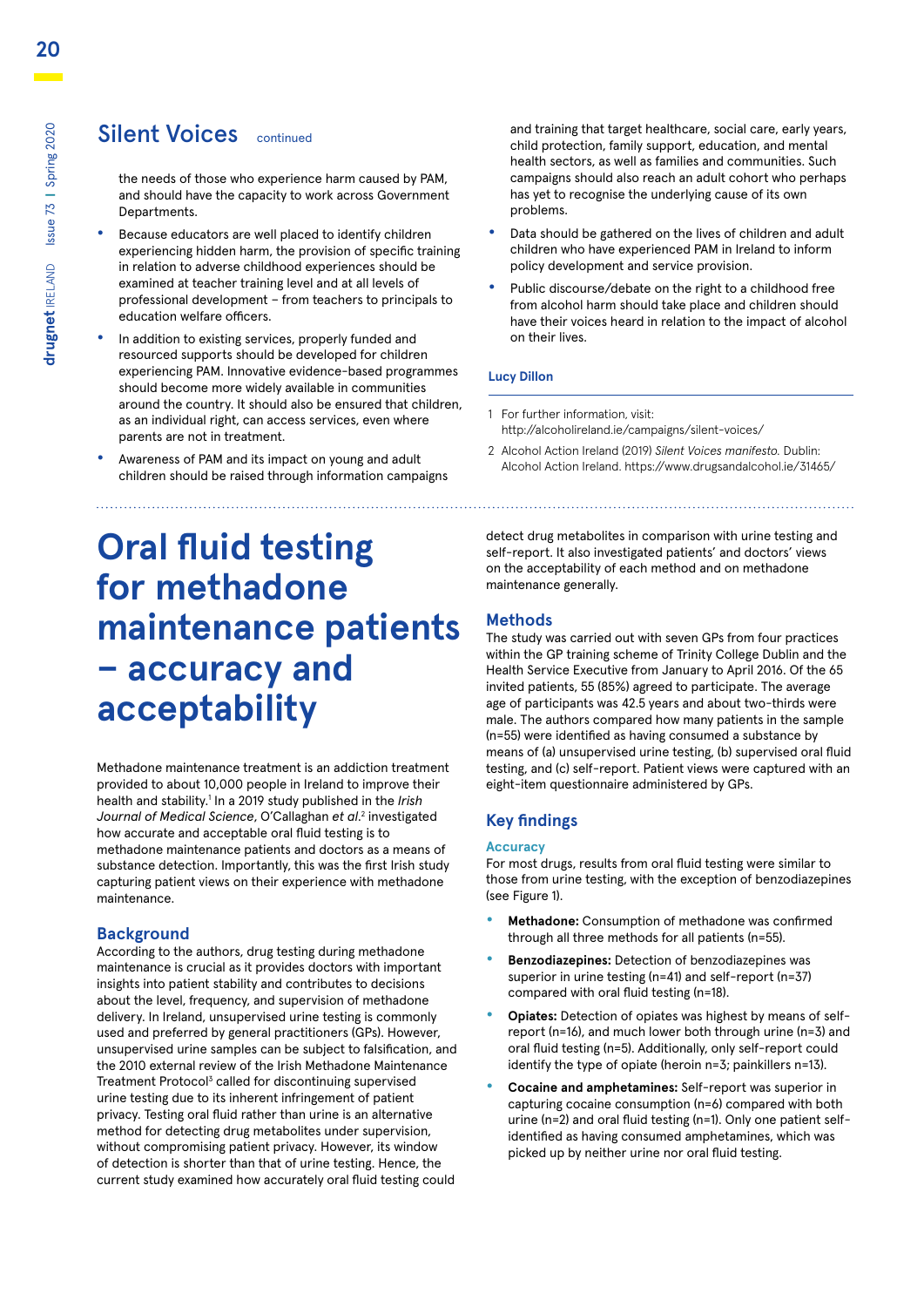### **Oral fluid testing** continued



Figure 1: Drug testing results by each of the three methods (n=55)

#### **Acceptability**

- **• Views:** Most patients (95%) and the seven participating GPs evaluated oral fluid testing as acceptable and straightforward, with 60% of patients preferring oral fluid testing, but 13% preferring urine testing.
- **• Time and reliability:** GPs noted that additional time was necessary to perform both tests; three of them stressed the lack of reliability in the detection of benzodiazepines through oral fluid testing.
- **• Urine sample supervision:** Contrary to author expectations, only 15% of patients were against supervised urine samples. The authors attributed this to potential reluctance among patients to express negative views to their doctors directly, as well as possible altered levels of self-esteem and expectations for privacy for methadone patients.

#### **Patient experience of methadone maintenance**

- **• Positive vs negative views:** Overall, negative views of methadone maintenance were more frequent than positive ones among the patient sample.
- **• Detoxification:** More options for detoxing off methadone were desired by 20% of patients.
- **• Positive perceptions:** Perceived positive aspects included methadone allowing for stabilisation (28%), an alternative to drug use (25%), and better functioning (18%).
- **• Negative perceptions:** Perceived negative aspects included methadone being addictive (30%), associated with stigma (12%), a long-term treatment (11%), causing dental issues (11%), and causing physical side-effects (10%).

#### **Discussion and conclusions**

The current study found that, for most drugs, results from oral fluid testing were similar to those from urine testing but inferior for benzodiazepines. O'Callaghan *et al.* attributed this to the longer window of detection of benzodiazepines in urine compared with oral fluid. However, while many participants reported using benzodiazepines (67%), the authors state that 61% had a prescription for them, drawing into question the importance of their detectability. Hence, the authors conclude that oral fluid testing is an acceptable addition for drug screening in methadone maintenance treatment, and especially advantageous if a urine sample cannot be supplied. Additionally, they found that self-report as a measure of concomitant drug use was as or more worthwhile compared with urine or saliva testing.

However, the authors suggest that studies with larger samples are necessary to further investigate the detectability of drugs through oral fluid testing, especially when considering the low number of patients recorded as having consumed cocaine and amphetamines (through self-report or testing). Overall, given the increasing drug-related mortality observed in Ireland, the authors stress the importance of more research on the substance use but also the perspectives and experiences of methadone maintenance patients.

#### **Britta Thiemt**

- 1 Delargy I, Crowley D and Van Hout MC (2019) Twenty years of the methadone treatment protocol in Ireland: reflections on the role of general practice. *Harm Reduct J*, 16(1): 5. https://www.drugsandalcohol.ie/30173/
- 2 O'Callaghan ME, Regan L, Wilson M, Byrne E, Hollywood B, O'Kelly F, *et al.* (2020) Acceptability and accuracy of oral fluid drug testing for patients on methadone maintenance. *Ir J Med Sci,* 189: 557–561. https://www.drugsandalcohol.ie/31236/
- 3 Farrell M and Barry J (2010) *The introduction of the opioid treatment protocol.* Dublin: Health Service Executive. https://www.drugsandalcohol.ie/14458/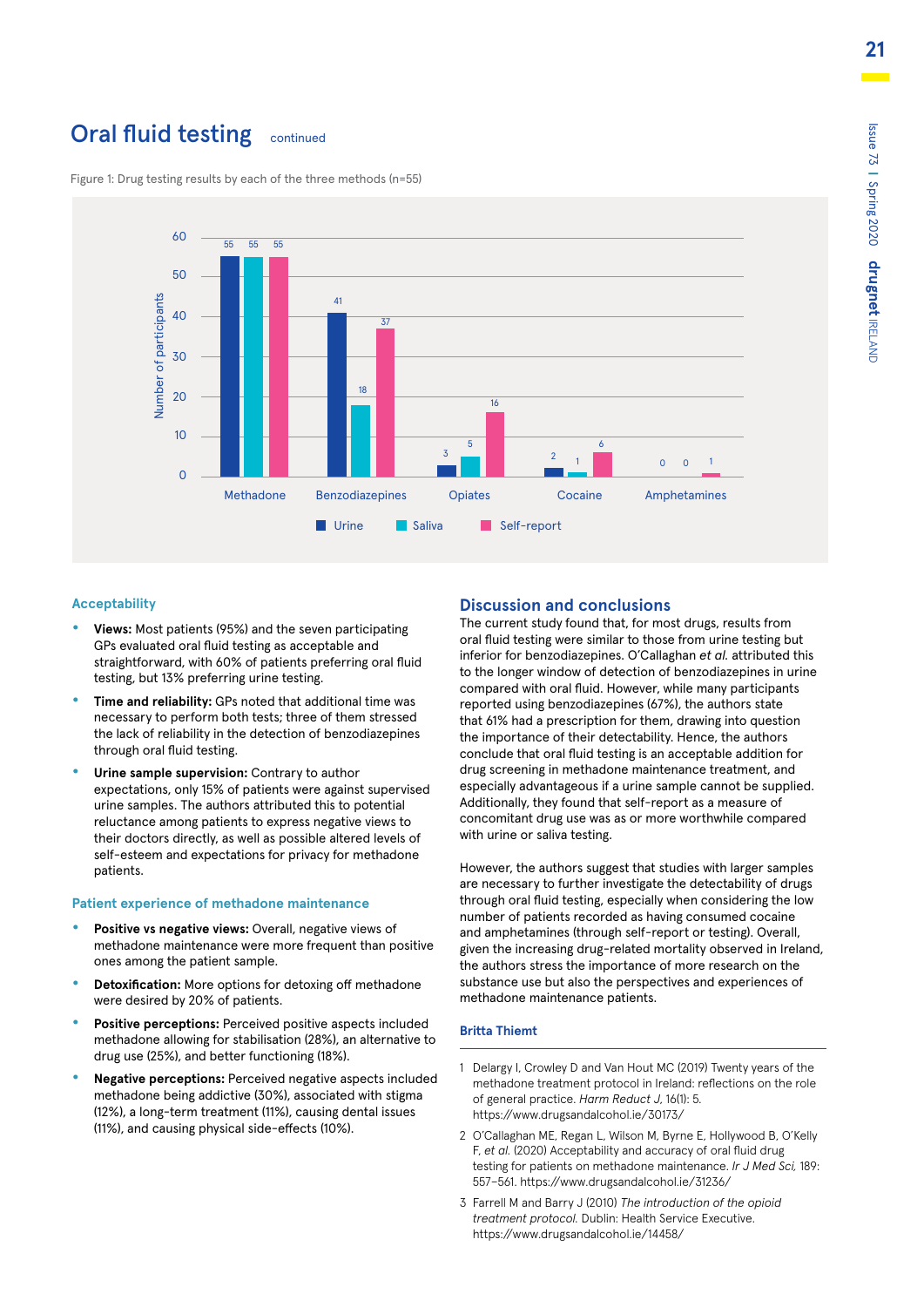# **Appropriate prescribing of pregabalin**

In January 2020, the Medicines Management Programme in the Health Service Executive published a document on appropriate prescribing of pregabalin (common brand name Lyrica).<sup>1</sup>It advises that vigilance is required when prescribing pregabalin due to the risk of dependence, illegal diversion, and medical misuse. Currently pregabalin has only three licensed indications in Ireland:

- **•** Treatment of peripheral and central neuropathic pain
- **•** Treatment of generalised anxiety disorder
- **•** Adjunctive therapy in patients with partial seizures with or without secondary generalisation.

This follows on from advice provided by the Irish Medical Council in September 2019 to doctors when prescribing pregabalin to follow best practice guidelines and to only prescribe when absolutely necessary.2

# **Risk of drug-related poisoning deaths and all-cause mortality among people who use methadone**

Methadone is the most commonly prescribed opioid substitution treatment in Ireland. A retrospective cohort study was carried out in all specialist addiction services in Dublin South West and Kildare looking at the risk of death associated with interruptions in methadone maintenance treatment (MMT) for the years 2010–2015.1

#### **Methods**

Using data from the Central Treatment List and the Health Service Executive Methadone Treatment Scheme, start and end dates for patient MMT were identified from methadone dispensing data. This information was then linked to mortality data from the National Drug-Related Deaths Index (NDRDI) and prescription data from the General Medical Services. The researchers were therefore able to categorise the treatment status for every day for each patient (addiction services, primary care, prison, out of treatment). 'In treatment' was defined as a continuous daily supply of methadone. If a patient did not receive a new prescription within 7 days after the end of the last prescription, they were considered to be 'off treatment'. The patient remained off treatment until they received a new prescription.

Because of the risk of misuse or dependence, caution is advised when prescribing pregabalin for people with a history of drug or alcohol misuse, particularly as there is a risk of fatal interactions between pregabalin and alcohol in addition to other central nervous system depressant drugs, including opioids. All patients should be monitored for signs of misuse, diversion, or dependence. Withdrawal symptoms include anxiety, convulsions, depression, diarrhoea, dizziness, flu syndrome, headache, excessive sweating, insomnia, nausea, nervousness, and pain. The suggested tapering regime is to reduce the dose gradually by a maximum of 50–100 mg.

#### **Suzi Lyons**

1 Medicines Management Programme (2020) *Appropriate prescribing of pregabalin*. Dublin: Health Service Executive. Available online at:

[https://www.hse.ie/eng/about/who/cspd/ncps/medicines](https://www.hse.ie/eng/about/who/cspd/ncps/medicines-management/prescribing-tips-and-tools/appropriate-prescribing-of-pregabalin-.pdf)[management/prescribing-tips-and-tools/appropriate](https://www.hse.ie/eng/about/who/cspd/ncps/medicines-management/prescribing-tips-and-tools/appropriate-prescribing-of-pregabalin-.pdf)[prescribing-of-pregabalin-.pdf](https://www.hse.ie/eng/about/who/cspd/ncps/medicines-management/prescribing-tips-and-tools/appropriate-prescribing-of-pregabalin-.pdf)

2 Medical Council (2019) Medical Council warns doctors to reduce over-prescribing of benzodiazepines, Z-drugs and pregabalin or face potential investigation (September 2019). Dublin: Medical Council. Available online at:

[https://www.medicalcouncil.ie/news-and-publications/press](https://www.medicalcouncil.ie/news-and-publications/press-releases/press-release/items/medical-council-warns-doctors-to-reduce-over-prescribing-of-benzodiazepines.html)[releases/press-release/items/medical-council-warns-doctors](https://www.medicalcouncil.ie/news-and-publications/press-releases/press-release/items/medical-council-warns-doctors-to-reduce-over-prescribing-of-benzodiazepines.html)[to-reduce-over-prescribing-of-benzodiazepines.html](https://www.medicalcouncil.ie/news-and-publications/press-releases/press-release/items/medical-council-warns-doctors-to-reduce-over-prescribing-of-benzodiazepines.html)

There were five groups within the study: weeks 1–4 following transfer between treatment providers; weeks 1–4 out of treatment; weeks 5–52 out of treatment; weeks 1–4 of treatment initiation; and weeks 5+ of continuous treatment. A drug-related poisoning (DRP) death was classified as the primary outcome measure, while an all-cause mortality (ACM) death was classified as the secondary outcome.

#### **Findings**

The study included 2,899 patients over the six-year study period, equating to 13,300 person-years. The median followup period was 5.5 years. The majority were male (63.3%), with a median age of 33.9 years. Forty-nine per cent (48.5%) of patients were found to have transferred, on average, three times between services. Most of the transfers were back and forth between prison and addiction services. Many patients included in the study had evidence of physical ill-health and/ or mental health problems, with 66.9% reporting two additional problems, most commonly mental health problems (66%), diseases of the digestive system (34%), and diseases of the respiratory system (24%). The study also recorded the median methadone dose at the last treatment episode, as follows:

- **•** 40.5% median dose <60 mg
- **•** 56.1% median dose 60–120 mg
- **•** 3.4% median dose ≥120 mg.

Of the 2,899 patients included, 154 (5.3%) were known to have died. There were no deaths recorded in weeks 1–4 following transfer between treatment providers. Of those who died, onethird (n=55, 36.2%) were a DRP (crude DRP mortality rate of 0.41 per 100 person-years [95% CI: 0.30–0.52]). After adjusting the analysis for other factors, the risk of DRP was highest in weeks 1–4 out of treatment and weeks 1–4 of treatment initiation (see Table 1). The risk was higher for women and increasing age. The crude ACM was higher than DRP, with a rate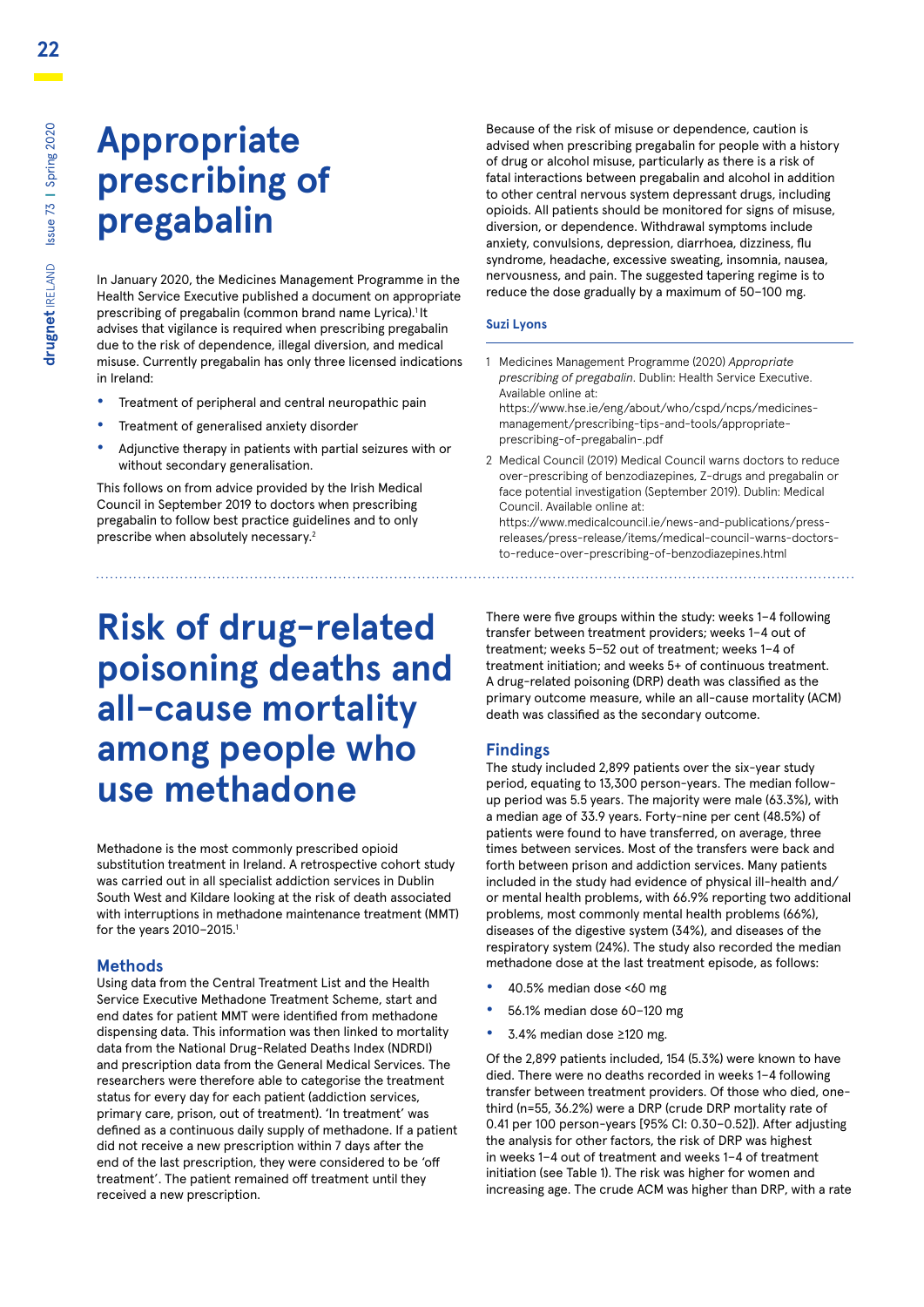### Risk of drug-related poisoning

#### continued

Table 1: DRP and ACM mortality rates per person-years and adjusted relative risk by interruptions to MMT continuity

| <b>Interruptions to MMT continuity</b>                   | Adjusted<br>relative risk | 95% CI |                |
|----------------------------------------------------------|---------------------------|--------|----------------|
| DRP mortality rate per 100 person-years                  |                           |        |                |
| Weeks 1-4 following transfer between treatment providers | 0.00                      |        |                |
| Weeks 1-4 out of treatment                               | 1.29                      | 4.04   | $1.43 - 11.43$ |
| Weeks 5-52 out of treatment                              | 0.27                      | 1.00   | $0.03 - 3.34$  |
| Weeks 1-4 of treatment initiation                        | 1.11                      | 3.40   | $1.20 - 9.64$  |
| Weeks 5+ of continuous treatment                         | 0.39                      | 1.00   |                |
| ACM mortality rate per 100 person-years                  |                           |        |                |
| Weeks 1-4 following transfer between treatment providers | 0.00                      |        | -              |
| Weeks 1-4 out of treatment                               | 9.32                      | 11.78  | $7.73 - 17.94$ |
| Weeks 5-52 out of treatment                              | 1.43                      | 2.04   | $1.20 - 3.47$  |
| Weeks 1-4 of treatment initiation                        | 4.17                      | 5.11   | $2.95 - 8.83$  |
| Weeks 5+ of continuous treatment                         | 0.82                      | 1.00   |                |

Source: Durand *et al.* (2020)

of 1.14 per 100 person-years [95% CI: 0.96–1.32]. As with DRP, the risk of ACM was highest in weeks 1–4 out of treatment and weeks 1–4 of treatment initiation (see Table 1). The risk of ACM was higher for those with a recorded disease of the circulatory system and increasing age, while the risk was reduced for those with a history of imprisonment.

The authors noted that the 7-day rule used to categorise treatment status could be a bias in the study, as some patients may not have stopped treatment. Therefore, they conducted the analysis using 14 days instead of 7 days. This did not change the results, with the exception that the risk of ACM for weeks 1–4 in treatment did not remain significant in the multivariate analysis.

The strength of the study is that it included a large number of patients, representing almost one-half of all those in MMT treatment during that time. There was a long follow-up time and the study utilised a number of existing databases to account for interruptions to treatment and mortality.

#### **Limitations**

A number of weaknesses and biases were acknowledged. There were other factors and confounders associated with interruption of treatment that could not be accounted or controlled for. One example cited was where a patient may have left treatment, moved into recovery and had stopped problem opioid use, and had therefore reduced their risk of mortality compared with those who relapsed and returned to treatment. The researchers used a 12-month limit for follow-up after stopping treatment to control for this potential confounder. The study did not include transfers to/from hospital, as hospitals are not required to report to the Central Treatment List. Therefore, given the high proportion of patients who also suffered from physical illnesses, it may be that those off treatment had been admitted to hospital for treatment for those illnesses, which might have influenced the results. Patients on Suboxone were also not included in the study.

#### **Conclusions**

This study confirms that the first 4 weeks after treatment initiation and after stopping treatment have the highest risk for mortality among patients in MMT in Ireland. While this trend is similar to findings from United Kingdom studies, mortality rates observed in this study were higher. This may be due to ageing among problem opioid users along with higher levels of comorbidity. The increased risk at initiation could be attributed to continued use of illicit opioids or other respiratory depressant drugs, or could be tolerance related. There were no deaths recorded in the first 4 weeks after transfer between services. Given that many of those transfers were to and from prison, this may reflect the policy of keeping a person's place in community MMT until they are released from prison.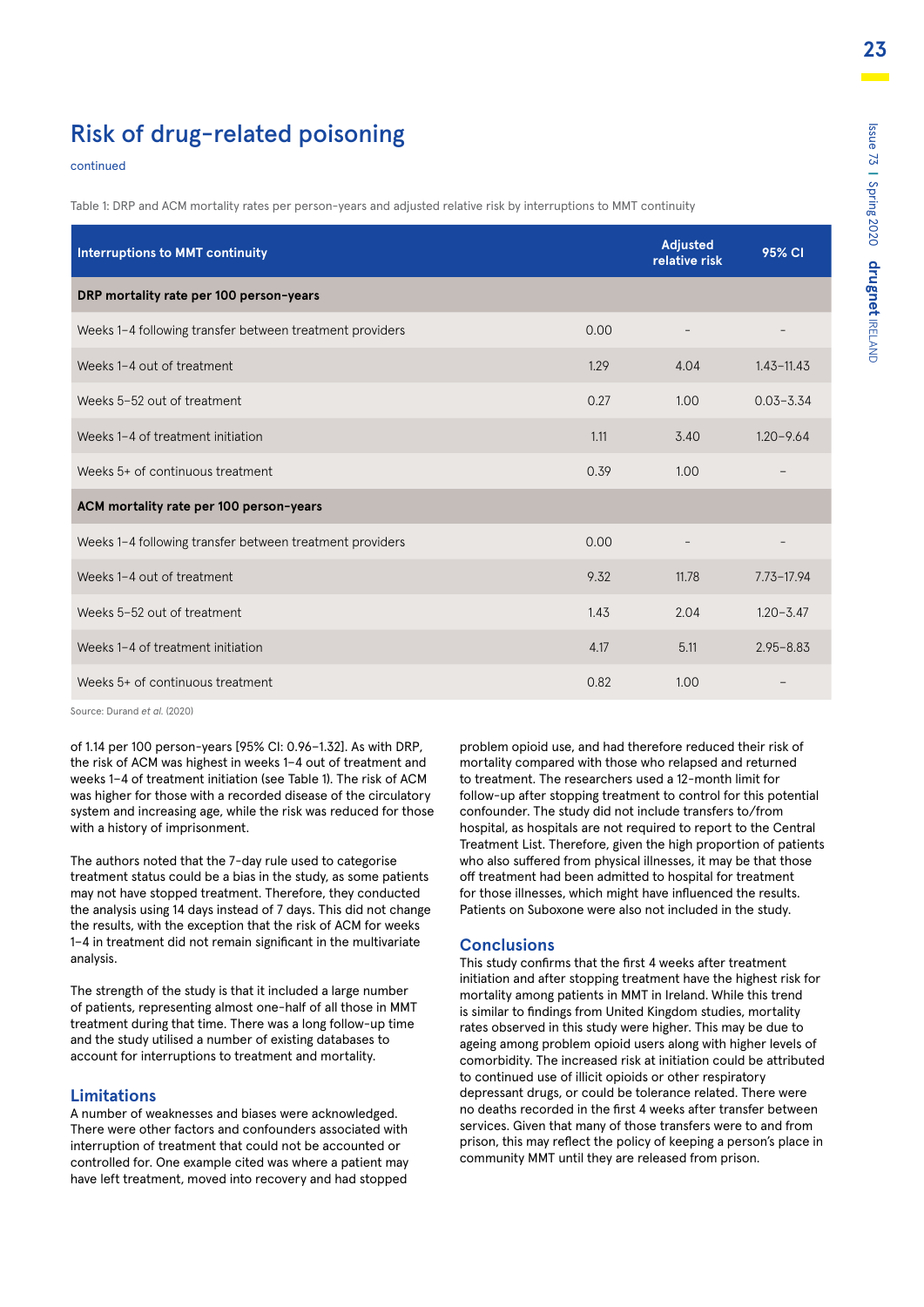### Risk of drug-related poisoning

#### continued

The authors recommend further investigation into the risks for patients caused by transfer between services. Seeing that the study shows the greatest risk of mortality at treatment initiation or after treatment stops, the authors also recommend closer monitoring of opioid tolerance at these times as well as relapse prevention strategies, which would include provision of takehome naloxone.

# **Building community resilience: response to criminal networks in Dublin**

In December 2019, Four Forum Network (4Fora) and Dublin City Council published a report, *Building community resilience: responding to criminal and anti-social behaviour networks across Dublin South Central.*<sup>1</sup> 4Fora comprises four local policing fora in the Dublin South Central area, and the report was carried out in collaboration with An Garda Síochána.

#### **Research aims**

The research aimed to explore five areas:

- **1** Nature and spread of criminal and antisocial behaviour (ASB) networks.
- **2** Impact of these networks on people residing in Dublin South Central.
- **3** Relationships between socioeconomic indicators and the operation and impact of networks, including circumstances that enabled resilience.
- **4** Mapping and evaluation of existing initiatives, structures, and resources.
- **5** Requirements necessary to address impact and causes of these networks.

#### **Methodology**

To address the research aims, several approaches were utilised to gather data:

- **•** Social network analysis
- **•** Interviews with Garda members using Twinsight methodology, developed in the Greentown study<sup>2</sup>
- **•** Socioeconomic analysis of network members
- **•** Mapping of crime and ASB hotspots
- **•** Attending local meetings
- **•** Focus groups, involving community activists
- **•** Research ethics.

#### **Suzi Lyons**

1 Durand L, O'Driscoll D, Boland F, Keenan E, Ryan B, Barry J, *et al*. (2020) Do interruptions in the continuity of methadone maintenance treatment in special addiction settings increase the risk of drug-related poisoning deaths? A retrospective-cohort study. *Addiction*, Early online. https://www.drugsandalcohol. ie/31615/

#### **Findings**

#### **Nature and reach of criminal/ASB networks in Dublin South Central**

Approximately 650 people were involved in the overall network, which could be stripped down to two distinct networks: Dublin South Central Network One (SCN1), consisting of 44 people, and Dublin South Central Network Two (SCN2), consisting of 52 people. Some of these network members committed crimes on at least one occasion between 2015 and 2016.

#### **Impact of criminal networks on residents**

Perceptions of the impact of criminal networks were provided by Garda respondents and local community activists. Similar to existing research findings in this area, the impact of criminal networks was considered to be hidden. Several themes emerged; for example, issues were identified in schools as a result of being associated with different networks. Drug debt was considered a route to engagement with networks and criminal behaviour, as were fear and easy access to money and material goods for young people. Lack of opportunities for young people also pushed them towards criminal network opportunities.

#### **Community activist perspectives**

The link between the frequency of criminal activity and economic deprivation has long been the focus of criminological research. In this study, according to the Pobal HP Deprivation Index map, the majority of members in SCN1 and SCN2 ranged from marginally below average to very disadvantaged, 86% and 88%, respectively.

Building resilience was viewed as a way to help communities provide community-based resolutions to tackle criminal networks and crime. Failure to consistently reinforce pro-social behaviour was cited by Garda respondents as an issue. It was acknowledged that some communities were able to 'take a stand' (p. 62) against ASB, however, other communities were not.

#### **Initiatives, structures, and resources**

An overview of current community safety structures, initiatives, and resources was provided. It was acknowledged by 4Fora that structures and functioning could be improved. Reluctance of communities to engage with Gardaí was highlighted. The issues dealt with across the structures were similar, such as lack of Garda resources; difficulties filling Garda vacancies; low Garda visibility; Garda response to calls on serious issues insufficient, in particular ASB in parks; criminal 'hotspots'; intimidation; and gang-related feuding.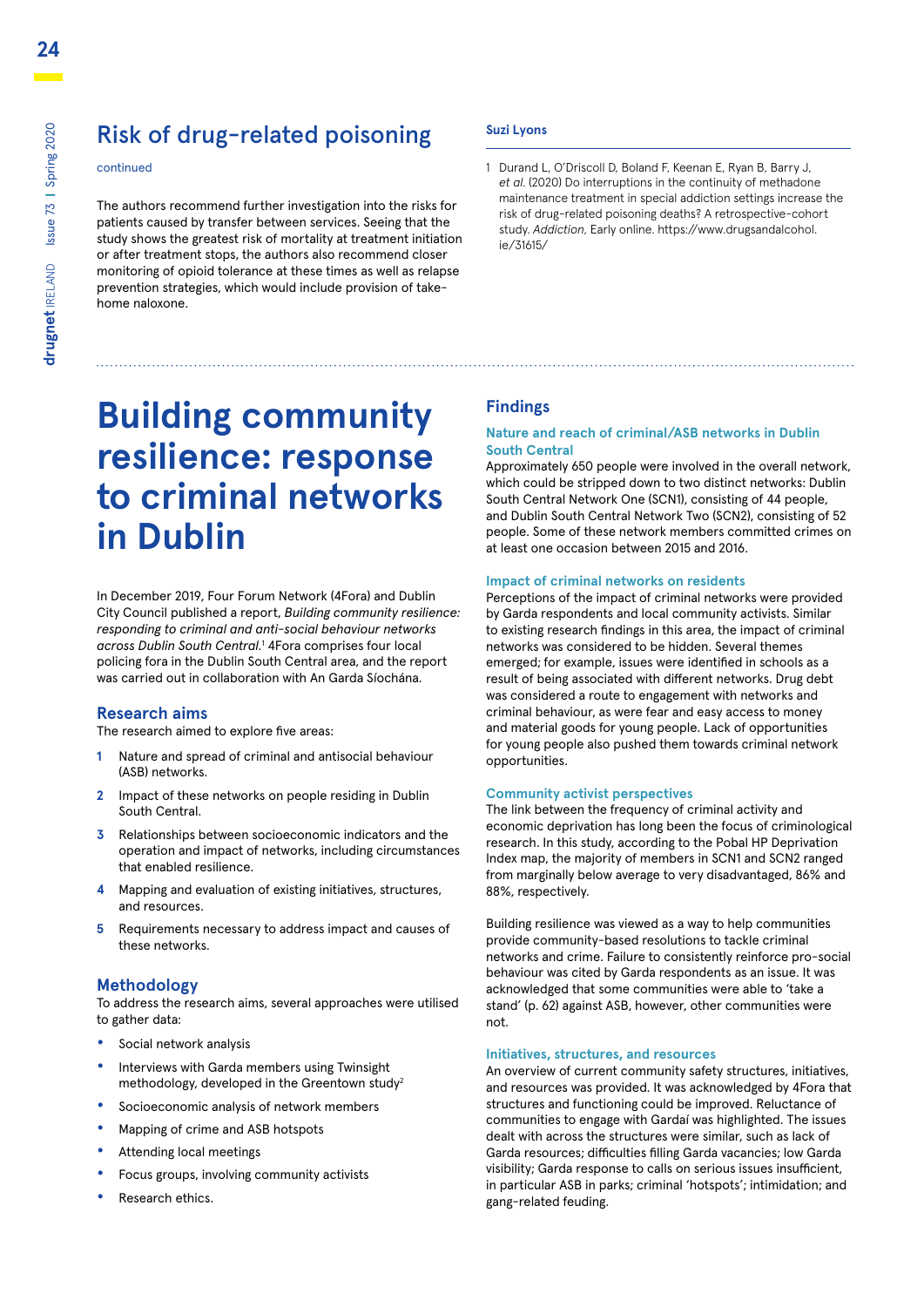### Criminal networks in Dublin

continued

#### **Care and control responses**

Building a holistic approach to criminal issues in the community emerged as an area of importance. Involvement in community safety groups may have implications for personal safety; hence, residents are unwilling to participate. As a result, it falls to community-based workers to carry out this role. Two problems need to be considered: (a) keeping individuals who are willing to take part safe and (b) making sure that responses to criminal behaviour is not 'enforcement oriented' (p. 12), that is, responses are not about arresting individuals, carrying out surveillance, delivering warnings, and evictions. The authors acknowledged that while this was important, building resilience in communities needed a more subtle and viable approach.

#### **Future guiding principles and action plan**

The *Building community resilience* report can be viewed as a starting point for developing a strategy to address ASB and criminal behaviour in the Dublin South Central area. It identifies the main characteristics of the drug trade and ASB networks and elaborates on how it impacts on the community. The 4Fora have provided an outline strategy that identifies the vision, specific actions, and structural reforms necessary to implement it.

#### **Ciara H Guiney**

- 1 Connolly J and Mulcahy J (2019) *Building community resilience: responding to criminal and anti-social behaviour networks across Dublin South Central – a research study*. Dublin: Four Forum Network and Dublin City Council. https://www.drugsandalcohol.ie/31426/
- 2 Department of Children and Youth Affairs (2016) *Lifting the lid on Greentown: why we should be concerned about the influence criminal networks have on children's offending behaviour in Ireland*. Dublin: Government Publications. https://www.drugsandalcohol.ie/26850/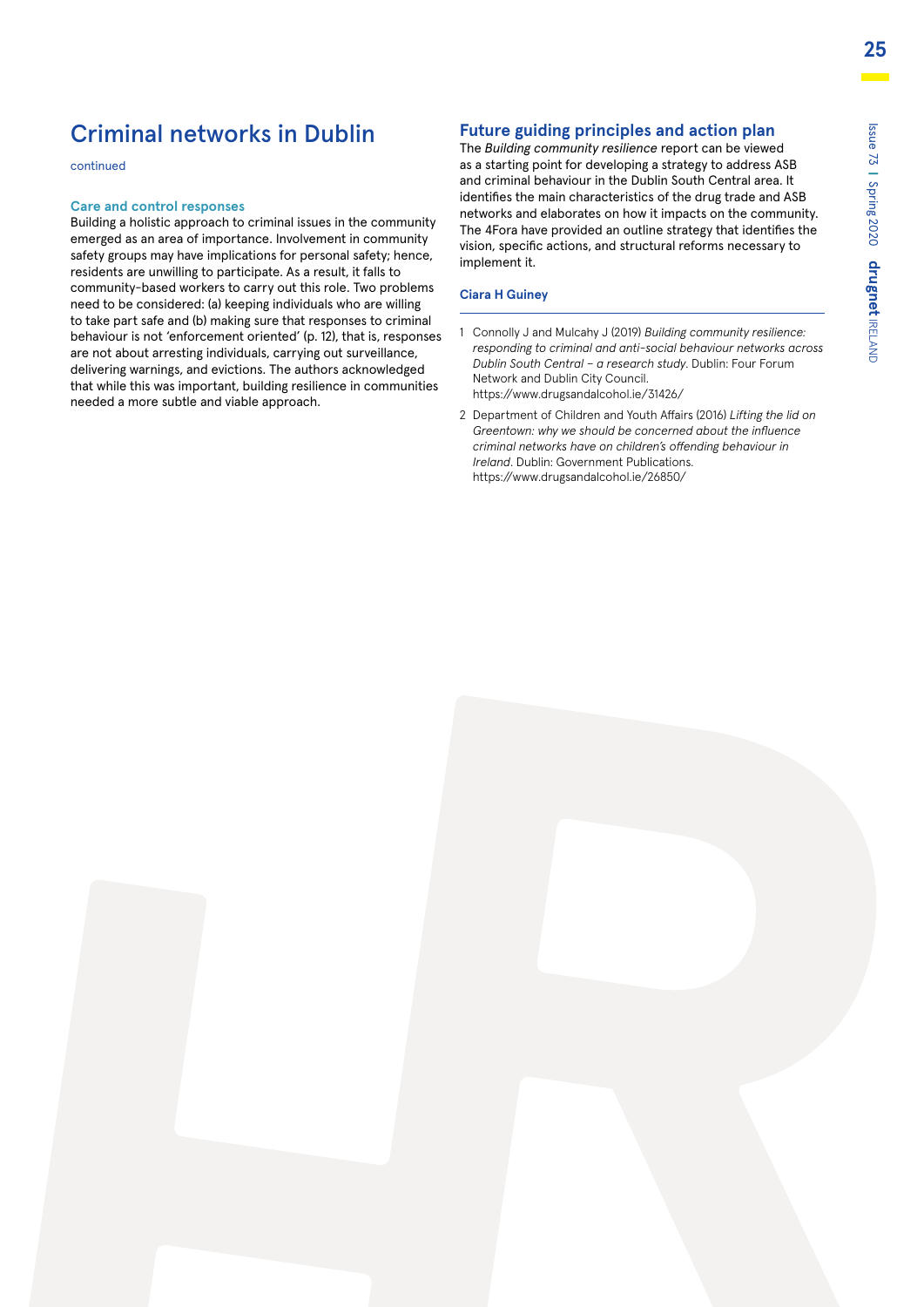#### **National Drugs Library**

**UPDATES**

# **Recent publications**

#### **PREVALENCE AND CURRENT SITUATION**

#### **A national case fatality study of drugs taken in intentional overdose**

Daly C, Griffin E, Corcoran P, *et al.* (2020) *International Journal of Drug Policy*, 76: 102609.

https://www.drugsandalcohol.ie/31526/

This study aimed to examine the incidence of intentional drug overdose (IDO), to identify the predictors of fatal IDO and to establish which drugs are linked with greater risk of a fatal outcome.

Male gender, increasing age and multiple drug use were associated with fatal IDO outcome. Tricyclic antidepressants and opioids were associated with a significantly increased risk of death following intentional overdose. Clinicians need to consider the case fatality risk of drugs when determining treatment for patients at risk of or those who have previously harmed themselves.

#### **Counting the toll of smoking-attributable hospitalisations**

Sheridan A, Quintyne KI and Kavanagh P (2020) *Irish Medical Journal*, 113(1): 8.

https://www.drugsandalcohol.ie/31554/

In Ireland, 20% of adults smoke. Many current and ex-smokers live with ill-health and disability as a result of smoking, and this study aimed to quantify the extent of smoking-related hospitalisations in Irish publicly funded hospitals.

Smoking continues to cause a considerable impact on hospital services in Ireland.

#### **'Bursting the Lyrica bubble': experiences of pregabalin use in individuals accessing opioid agonist treatment in Dublin, Ireland**

Brennan R and Van Hout MC (2020) *Heroin Addiction and Related Clinical Problems*, Early online. https://www.drugsandalcohol.ie/31533/

This study aims to add to the evidence based on diverted pregabalin use in the opioid agonist treatment (OAT) cohort in Ireland.

We report here on the first study in Ireland investigating the experiences of individuals who access opioid agonist treatment and reported current or recent pregabalin use. Increased pharmaco-vigilance amongst medical practitioners is warranted when prescribing Lyrica to individuals with vulnerabilities such as a history of problematic drug use. Trauma informed interventions in addition to pragmatic harm reduction information for polydrug users to prevent cross tolerance, dependence and overdose deaths should be part of the healthcare and policy response.

#### **Treatment of adolescent heroin dependence: the end of an era**

Smyth BP and McCarney G (2020) *Irish Medical Journal*, 113(1): 2. https://www.drugsandalcohol.ie/31553/

[Editorial] In the 1990s, Ireland had the youngest population of heroin dependent patients in Europe. At that time problems were largely confined to Dublin, and within Dublin use was concentrated in specific areas of very significant deprivation. At the peak of the heroin epidemic in 1996, there were over 180 adolescents (under 18) presenting for addiction treatment in Dublin annually with a heroin use disorder. Given that addiction services had been developed with adults in mind, the National Drug Treatment Centre established the Young Persons Program (YPP) in 2000, in recognition of the very different needs of these young patients. The authors, both child and adolescent psychiatrists, arrived into the service a few years later.

#### **A repeated cross-sectional study of factors associated with pregabalin-positive poisoning deaths in Ireland**

Lynn E, Cousins G, Lyons S and Bennett KE (2019) *Drug and Alcohol Dependence*, 206: 107741.

https://www.drugsandalcohol.ie/31323/

In this study we examined factors associated with pregabalinpositive poisoning deaths (PPPD) between 2013 and 2016 in Ireland.

Enhanced training to prescribers and treatment providers on the potential risks associated with pregabalin, particularly among people who use drugs, is required.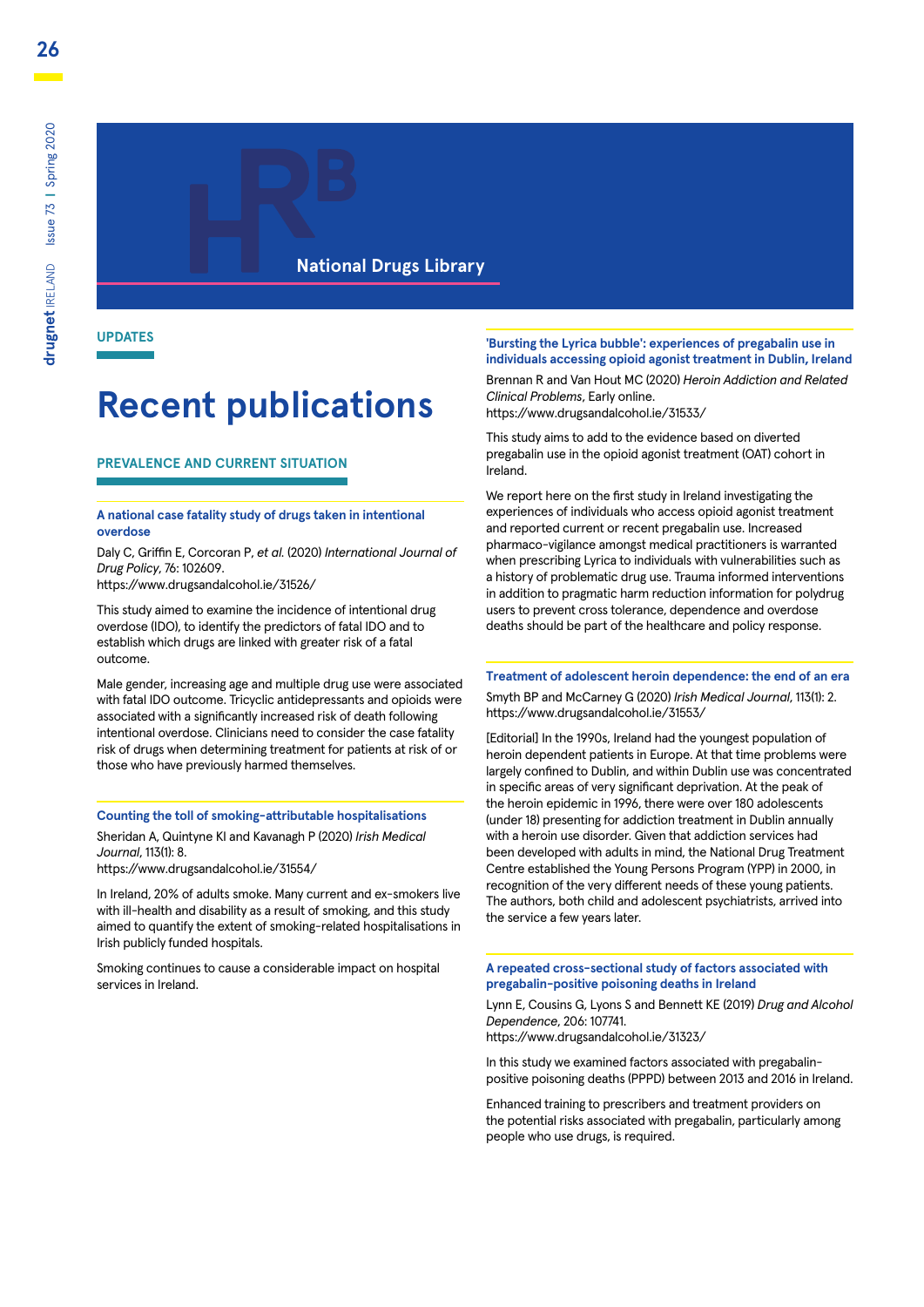### Recent publications continued

**Low levels of chemsex among men who have sex with men, but high levels of risk among men who engage in chemsex: analysis of a cross-sectional online survey across four countries**

Frankis J, Flowers P, McDaid L and Bourne A (2018) *Sexual Health*, 15(2): 144–150.

https://www.drugsandalcohol.ie/31315/

This paper establishes the prevalence of chemsex drug use among men who have sex with men (MSM), the extent to which these drugs are used in a sexual context, as well as their associated behaviours and circumstances of use.

Only a small proportion of MSM in Scotland, Wales, Northern Ireland and the Republic of Ireland reported chemsex, and, for the first time, it is demonstrated that not all chemsex drug use was sexualised. Nevertheless, MSM who engage in chemsex (MWEC) reported substantial sexual risk inequalities. These novel findings highlight several opportunities for intervention, particularly around the multiple vulnerabilities of MWEC, opportunities for early identification of those most vulnerable to chemsex-related harm and the potential to develop a specialised responsive patient pathway.

#### **Prevention of suicidal behaviour: results of a controlled community-based intervention study in four European countries**

Hegerl U, Maxwell M, Harris F, Koburger N, Mergl R, Székely A, *et al*. (2019) *PLoS One*, 14(11): e0224602.

https://www.drugsandalcohol.ie/31340/

This paper reports on the primary outcome of the intervention (the number of completed and attempted suicides combined as 'suicidal acts') and on results concerning process evaluation analysis. Interventions were implemented in four European cities in Germany, Hungary, Portugal and Ireland, with matched control sites.

Hypothesised mechanisms of action for successful implementation were observed and drivers for 'added-value' were identified: local partnership working and 'in-kind' contributions; an approach which valued existing partnership strengths; and synergies operating across intervention levels. It can be assumed that significant events during the implementation phase had a certain impact on the observed outcomes. However, this impact was, of course, not proven.

#### **Electronic cigarette vapour increases virulence and inflammatory potential of respiratory pathogens**

Gilpin DF, McGown KA, Gallagher K, *et al*. (2019) *Respiratory Research*, 20: 267.

https://www.drugsandalcohol.ie/31477/

This study compared the effect of e-cig vapour (ECV) and cigarette smoke (CSE) on the virulence and inflammatory potential of key lung pathogens (*Haemophilus influenzae*, *Streptococcus pneumoniae*, *Staphylococcus aureus* and *Pseudomonas aeruginosa*).

The findings suggest that ECV and CSE can induce changes in phenotype and virulence of key lung pathogens, which may increase bacterial persistence and inflammatory potential.

#### **Sponsorship, advertising and alcohol control in Ireland: the importance of both premises and products in regulating intoxigenic environments**

Houghton F and McInerney D (2019) *Irish Journal of Medical Science*, Early online.

https://www.drugsandalcohol.ie/31423/

Ireland's relationship with alcohol is decidedly problematic. Per capita alcohol consumption and binge drinking rates in Ireland are both worryingly high. Such excess results in significant costs in terms of morbidity, mortality, finances and valuable and finite health and hospital resources. Results from both the ESPAD [European Schools Project on Alcohol and Other Drugs] survey and the HBSC [Health Behaviour in School-Aged Children] survey therefore clearly indicate that youth initiation into alcohol use is a significant issue. Further validation of this issue may be seen in results from the National Alcohol Diary Study which indicated that almost two-thirds (63.9%) of males and half (51.4%) of females in Ireland started drinking alcohol before the age of 18 years. These findings are extremely important as evidence examining the impact of alcohol on the developing brain has identified the 'disrupting effects of adolescent binge drinking on the developmental trajectories of both brain and personality'.

#### **Safer injecting facilities: will they work in an Irish context?** Bates C (2019) *Irish Probation Journal*, 16: 184–197. https://www.drugsandalcohol.ie/31389/

This article considers the context and policy development in Ireland around the introduction of safer injecting facilities (SIFs), in addition to exploring the debates about their operation. The findings from a small-scale research study, conducted by the author as part of a master's programme in criminology and criminal justice in University College Dublin in 2018, are outlined. The focus of this research was to gauge the views of members of An Garda Síochána (n = 5) based in the Dublin metropolitan area on the potential for SIFs to operate effectively and efficiently.

Gardaí were identified as appropriate participants as they are often the first point of contact with street drug users and have an awareness of how the introduction of SIFs may impact on policing strategy and operations.

#### **Reducing youth crime: the role of mentoring**

O'Dwyer K (2019) *Irish Probation Journal*, 16: 153–167. https://www.drugsandalcohol.ie/31390/

This article discusses the role of mentoring in reducing youth crime, drawing on a 2016 evaluation of Le Chéile mentoring services in the Republic of Ireland. There are many studies of mentoring of 'at risk' children and young people, which show a range of benefits when good practice is followed. There are fewer studies of mentoring of young offenders, and results are less clear-cut – variously described as 'promising', 'mixed', 'indirect', 'modest', 'tantalising' or lacking clear evidence.

The article examines the reasons for the equivocation about mentoring outcomes in other jurisdictions and explores possible reasons for Le Chéile's positive results. It discusses a number of themes, including the importance of volunteer mentors, the building of relationships of trust, the balance between listening and challenging, and the importance of commitment and perseverance.